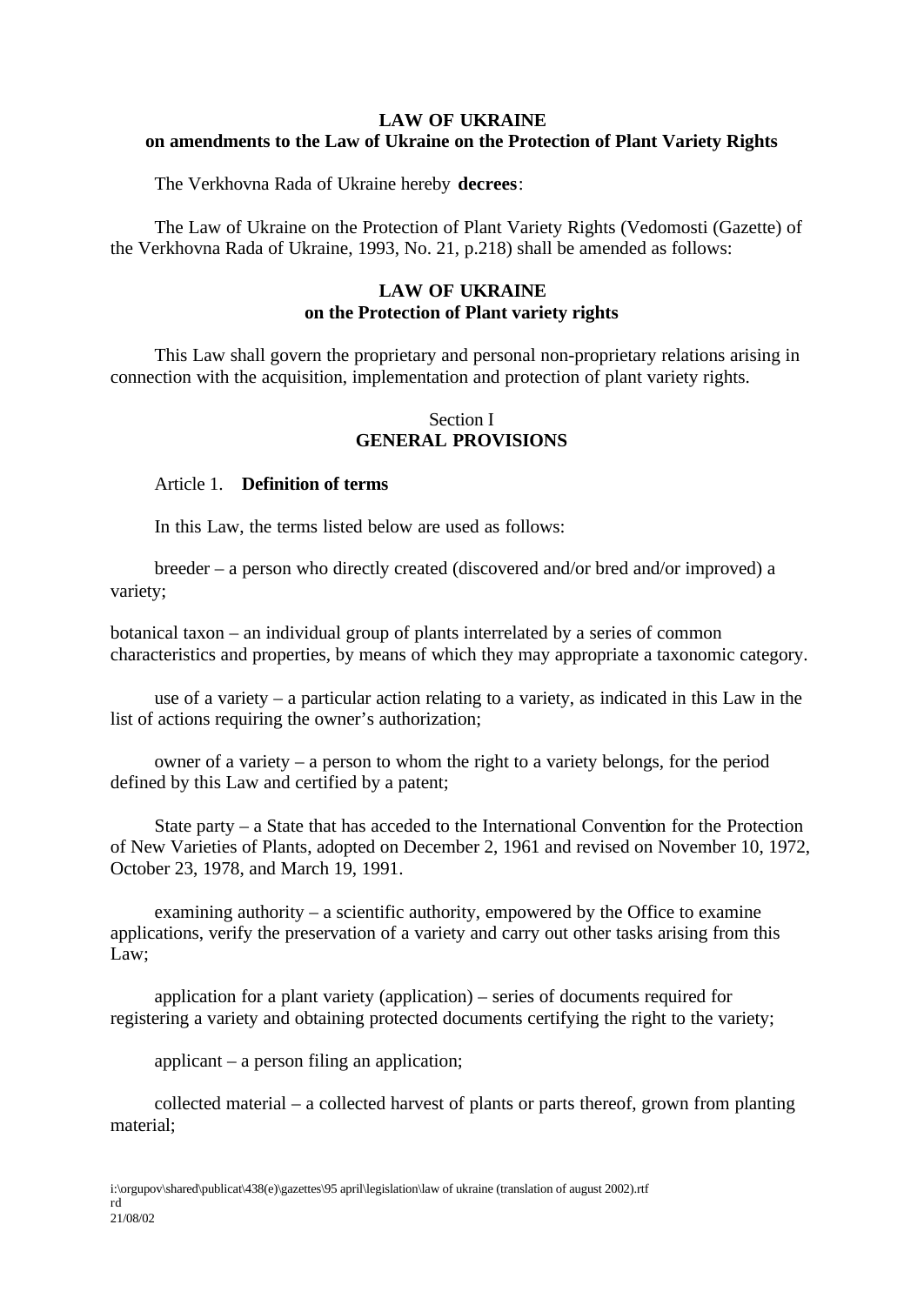State party competent authority – an authority of a State party registering the rights to varieties;

features – indicators according to which varieties are distinguished in the process of examining an application, regardless of their economic importance;

person – a natural person or legal entity;

patent – a protected document certifying the priority, breedership and right of ownership to a plant variety;

planting material – plants and parts thereof, considered suitable for the reproduction of whole plants;

dissemination of a variety – commercial distribution of a variety entered in a register of varieties;

Register of applications – State Register of Applications for Plant Varieties;

Register of patents – State Register of Rights of Plant Variety Owners;

Register of varieties – State Register of Plant Varieties Suitable for Dissemination in Ukraine;

certificate of authorship of a variety – protected document certifying the personal nonproprietary right of breedership of a variety;

plant variety – individual group of plants (clone, line, first-generation hybrid, population) as part of the lowest of the known botanical taxons which, irrespective of whether it satisfies fully the requirement of the provision of legal protection, may be:

- defined by the extent to which the characteristics constituting the result of the activity of a given genotype or combination of genotypes are displayed;

- separated from some other group of plants by the extent to which at least one of these characteristics is displayed;

- examined as a unified whole from the point of view of its suitability for reproduction in the unchanged form of whole plant varieties;

Office – a State government authority operating as part of a central executive authority specializing in matters relating to agriculture and food.

### Article 2. **Legislation of Ukraine on plant variety rights**

The legislation of Ukraine on plant variety rights shall be based on the Constitution of Ukraine, and consists of this Law, and other laws of Ukraine and regulations governing relations connected to the right of ownership of plant varieties.

### Article 3. **Sphere of application of this Law**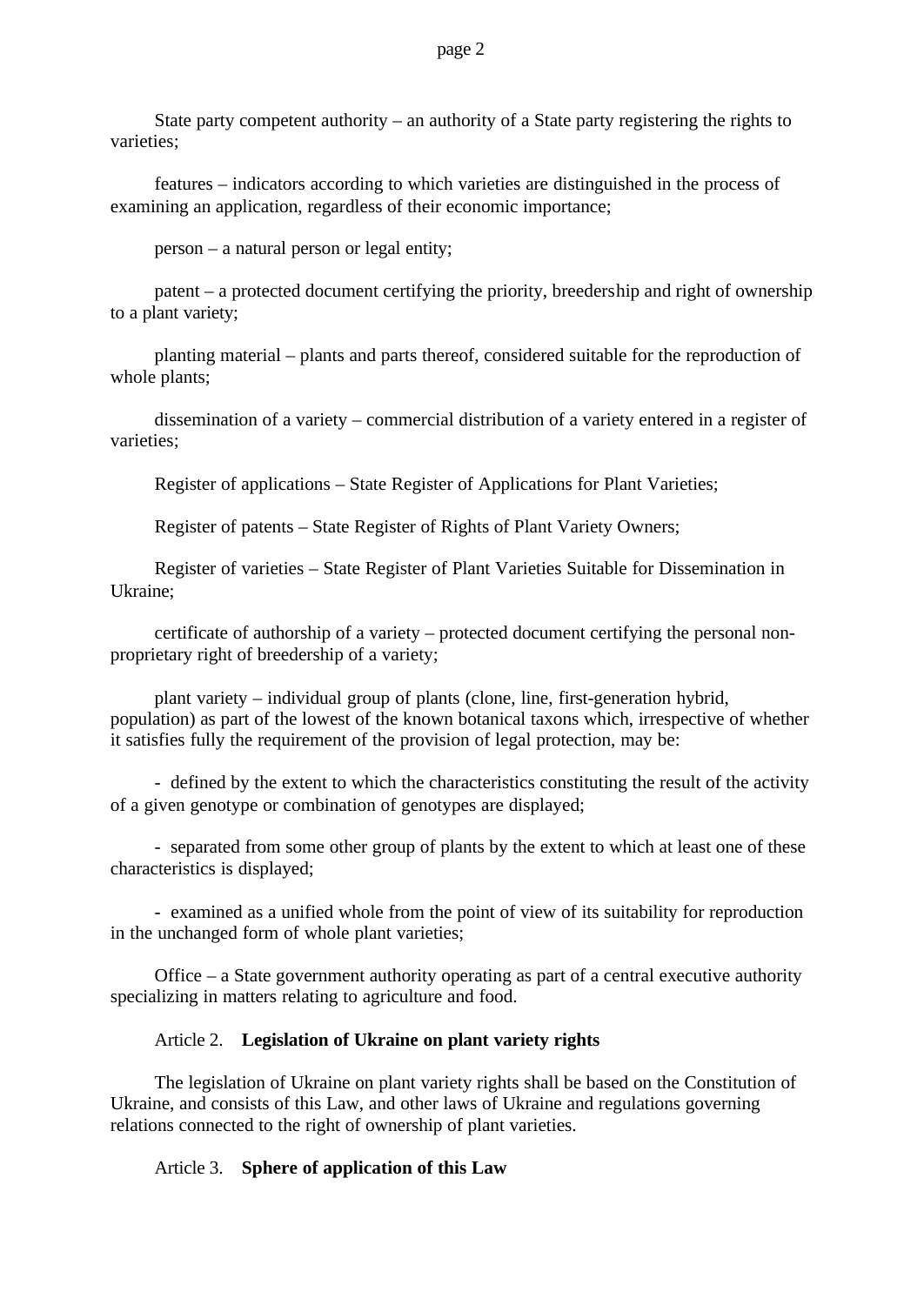This Law shall apply to varieties of all genera and species of plants.

### Article 4. **Application of the standards of international agreements**

If an international agreement, consent for the binding nature of which in Ukraine is given by the Verkhovna Rada of Ukraine, contains rules other than those established by this Law and the regulations issued in accordance with it, the rules of the international agreement shall apply.

### Article 5. **Rights of foreigners and stateless persons**

Foreigners and stateless persons shall, in accordance with international agreements or on the basis of the principle of reciprocity, have equal rights with the persons in Ukraine specified by this Law.

### Article 6. **Powers of the Cabinet of Ministers of Ukraine in the sphere of protection of rights to varieties**

The Cabinet of Ministers of Ukraine shall:

- dispatch and coordinate the work of the central executive authorities, pursuant to this Law;

- issue regulations on matters relating to the protection of plant variety rights and monitor their enforcement;

- organize international cooperation in relation to the protection of plant variety rights.

# Article 7. **Powers of the central executive authority in the intellectual property sphere**

The central executive authority in the intellectual property sphere shall participate in the:

- implementation of State policy in the sphere of protection of plant variety rights as intellectual property subjects;

- supervision of the enforcement of this Law;

- establishment of the general requirements for the normative provision of protection of the plant variety rights;

- preparation of expert reports on the names of varieties as regards their relations to signs for goods and services, and appellations of origin;

- broadening of the practice of applying legislation on the protection of plant variety rights, devising proposals on their improvement and inclusion for consideration by the Cabinet of Ministers of Ukraine, in accordance with the established procedure;

- international cooperation relating to protection of the plant variety rights.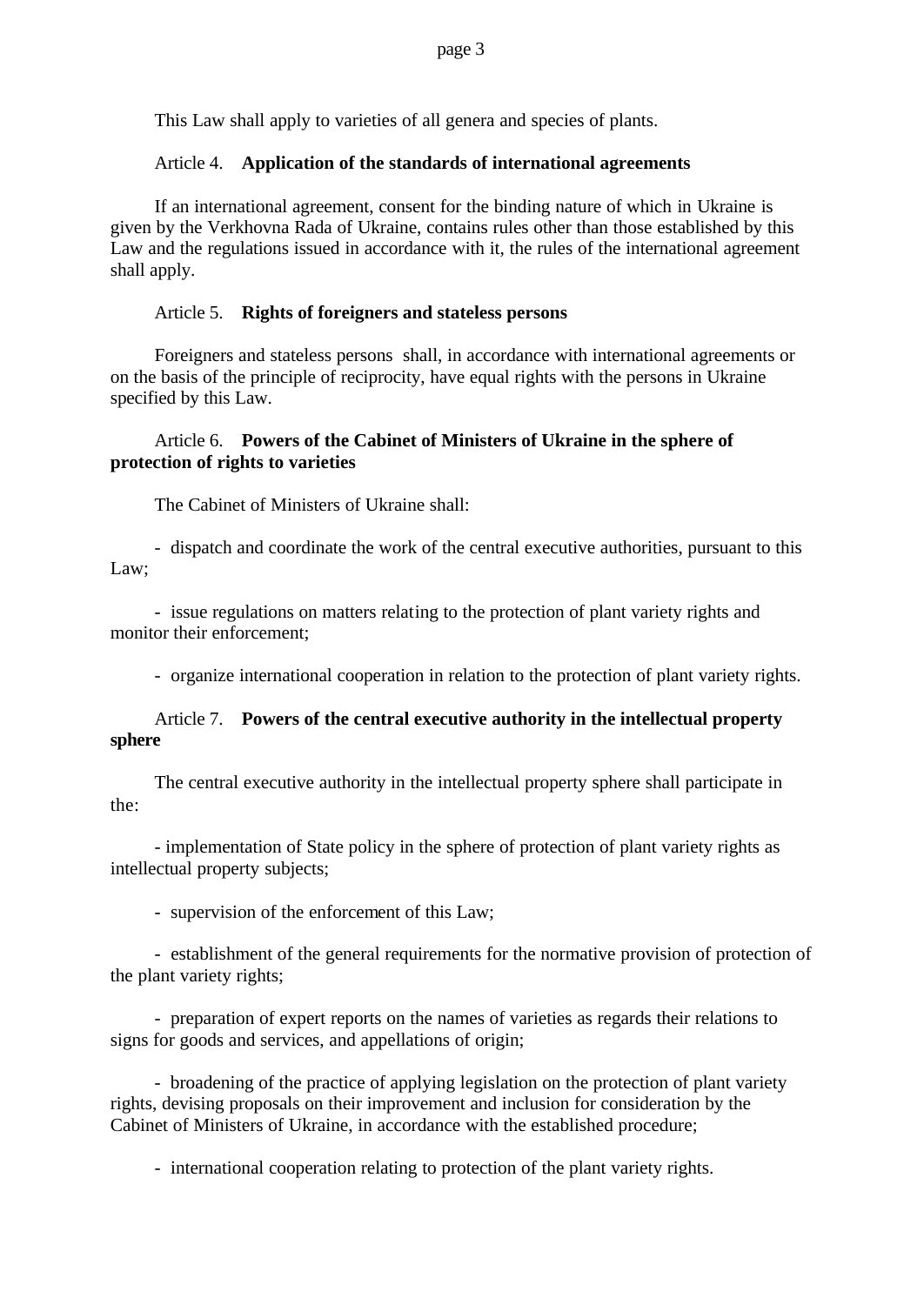# Article 8. **Powers and obligations of the central executive authority for agriculture and food in the sphere of protection of the rights to varieties**

The central executive authority for agriculture and food shall:

- implement State policy in the sphere of protection of the plant variety rights;

- organize and supervise the enforcement of this Law;

- approve the regulations for drafting and filing applications, examine those instruments, and monitor compliance therewith;

- grant patents for plant varieties and certificates of authorship of plant varieties;

- develop the scientific, material and technical potential in the sphere of protection of plant variety rights.

# Article 9. **Powers and obligations of the Office in the sphere of protection of the rights to varieties**

1. The Office shall implement this Law and other regulations for the protection of the plant variety rights, and shall carry out the following functions:

- broaden the practice of applying the legislation on the protection of rights to varieties, devise proposals on their improvement and, in accordance with the established procedure, present them for consideration by the central executive authority in the sphere of agriculture and food;

- define the authorized examination authorities and entrust them with the examination of applications;

- draw up draft regulations for drafting and filing applications, and present them for approval to the central executive authority for agriculture and food;

- organize the receipt of applications, examine them, and take decisions thereon;

- keep a Register of Applications, Register of Patents and Register of Varieties, and guarantee the State registration of applications, patents and varieties;

- organize the verification of the preservation of varieties;

- ensure the verification of compliance with the standards of this Law on the use of variety names;

- publish official information on patents granted for plant varieties and certificates of authorship of such varieties, and issue a catalog of plant varieties suitable for dissemination in Ukraine;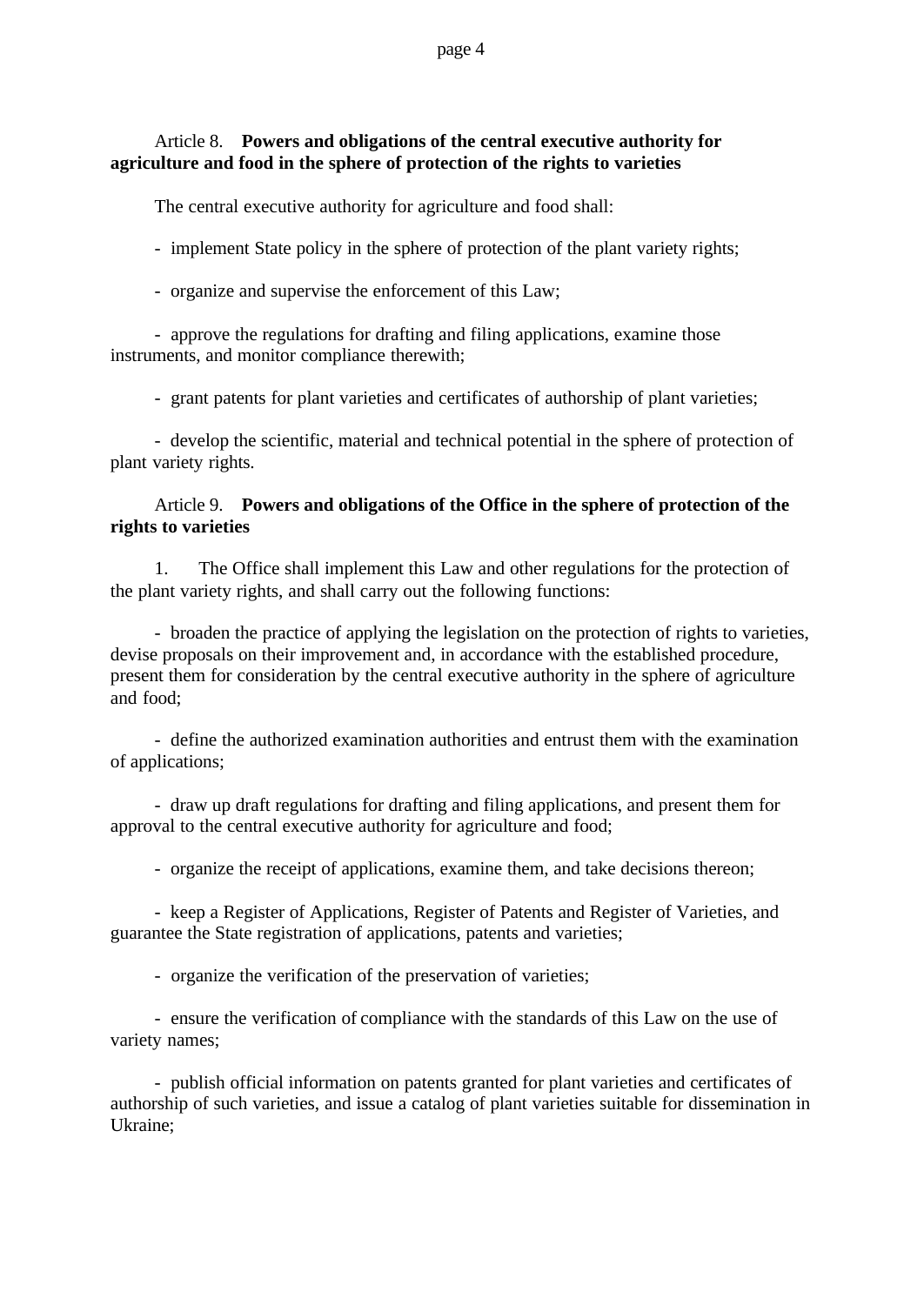- guarantee international cooperation in the sphere of legal protection of plant varieties and represent the interests of Ukraine in matters relating to protection of the rights to such varieties in international organizations, in accordance with the legislation in force;

- adopt regulations, in accordance with the established procedure, within the limits of its powers;

- organize information-related and publishing activities in the sphere of protection of the rights to varieties;

- organize scientific research work for the enhancement of legislation, activities in the sphere of protection for rights to varieties and the improvement of State testing for plant varieties;

- organize work for the training and retraining of State employees for the protection of the rights to varieties;

- entrust institutions forming part of the State system for the protection of the rights to varieties, in accordance with their specialization, and also examining authorities to carry out individual tasks defined by this Law, Office regulations and other standard-setting instruments in the sphere of legal protection for intellectual property;

- perform other duties in accordance with the relevant Regulations approved by means of the established procedure.

2. The Office may be empowered by the central executive authority for agriculture and food to manage the property of examining authorities relating to State ownership, establish, reorganize and disband such authorities, and conclude and negotiate contracts with their leading officials.

3. The Office's activities shall be funded from the State Budget of Ukraine.

### Section II **CONDITIONS FOR ACQUIRING PLANT VARIETY RIGHTS**

### Article 10. **Rights to varieties**

1. Pursuant to this Law, the following rights to varieties may be acquired:

- personal non-proprietary right of breedership of a variety;
- proprietary right of ownership of a variety.

These rights shall be acquired for a variety corresponding to criteria defined by this Law and to which a name shall be assigned in accordance therewith.

2. A personal non-proprietary right of breedership of a variety shall be certified by the Register of Varieties, Register of Patents, certificate of breedership of a plant variety and a patent.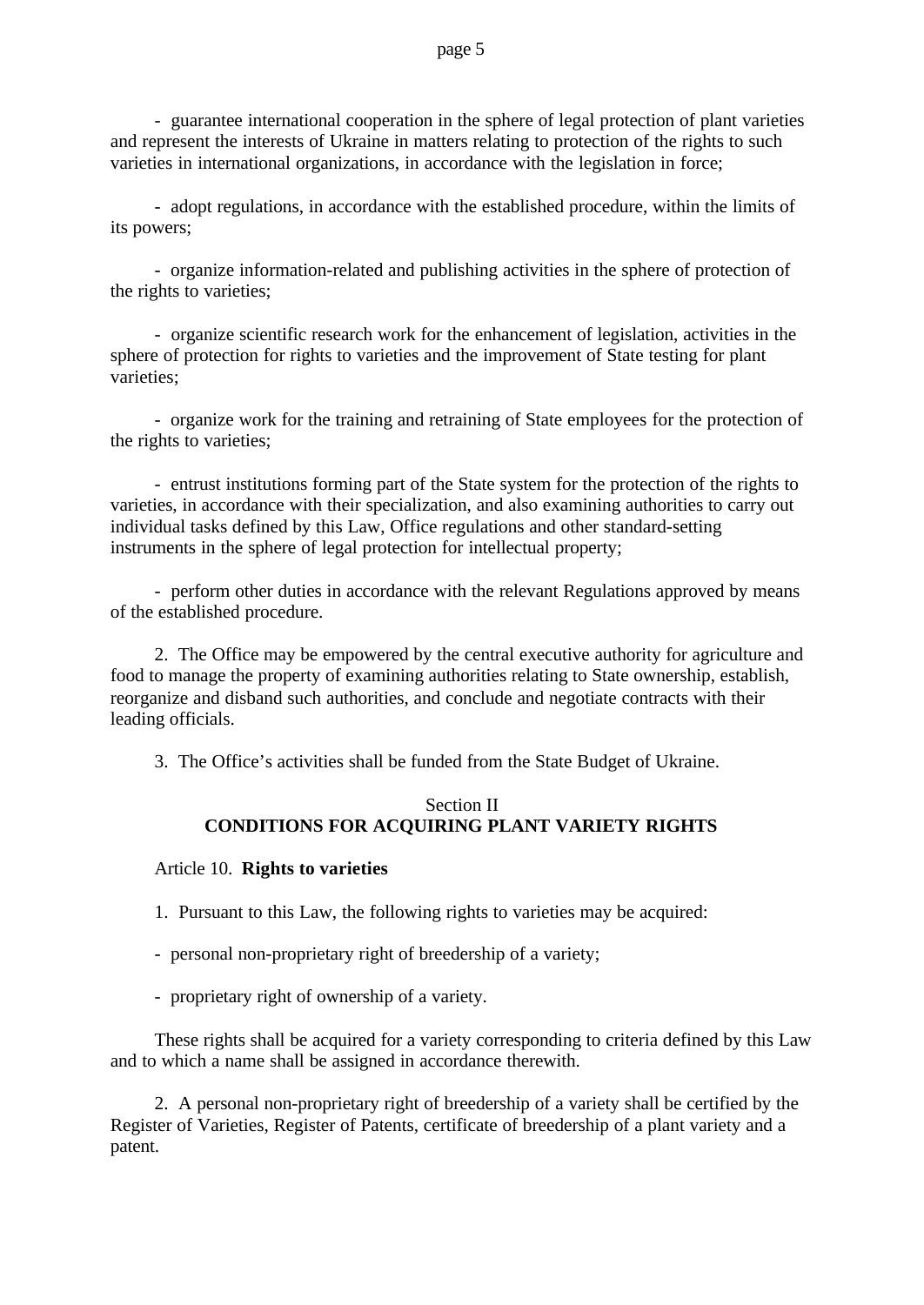3. The proprietary right of ownership of a variety shall be certified by the Register of Patents and a patent. The scope of legal protection of a variety for which a patent has been granted shall be defined by the series of features contained in the description of the variety entered in the Register of Patents.

4. The rights to a variety in question shall be acquired in accordance with the procedure established by this Law.

### Article 11. **Protectability criteria for a variety**

1. The various embodiments of a variety, to which rights may be acquired shall be a clone, line, first-generation hybrid and population.

2. A variety shall be considered protectable – suitable for the acquisition of a right thereto as an intellectual property subject, if, when the features denoted by a particular genotype or combination of genotypes are disclosed, the variety is novel, distinctive, uniform and stable.

3. A variety shall be considered novel if, prior to the date on which the application is considered to have been filed, the applicant (breeder) or other person with his permission has not sold or transferred by any other method the material of the variety for commercial use:

(a) on the territory of Ukraine – one year prior to this date;

(b) on the territory of another State – in relation to timber, shrubs and vines for six years and, as regards other types of plants, four years prior to this date.

4. The novelty of a variety shall not be lost, if any of its material has been given, including prior to the dates indicated in paragraph 3(a) and (b) of this Article:

- with misuse to the detriment of the applicant;

- in fulfillment of the agreement on the transfer of the right to file an application;

- in fulfillment of an agreement on the propagation of the material of a variety reproduced and its testing, provided that the material collected as a result was transferred only to the applicant and not used to produce another variety;

- in fulfillment of the measures defined by legislation, in particular as regards biological safety or the establishment of the Register of Varieties;

- as a by or waste product obtained when a variety is created or improved, without reference to the variety and only for consumption purposes.

5. A variety shall meet the requirement of distinctiveness, if, when its features are disclosed, it is clearly distinguished from any other variety, known to date, for which an application is considered to have been filed.

A variety, contrary to that claimed, shall be considered generally known, if: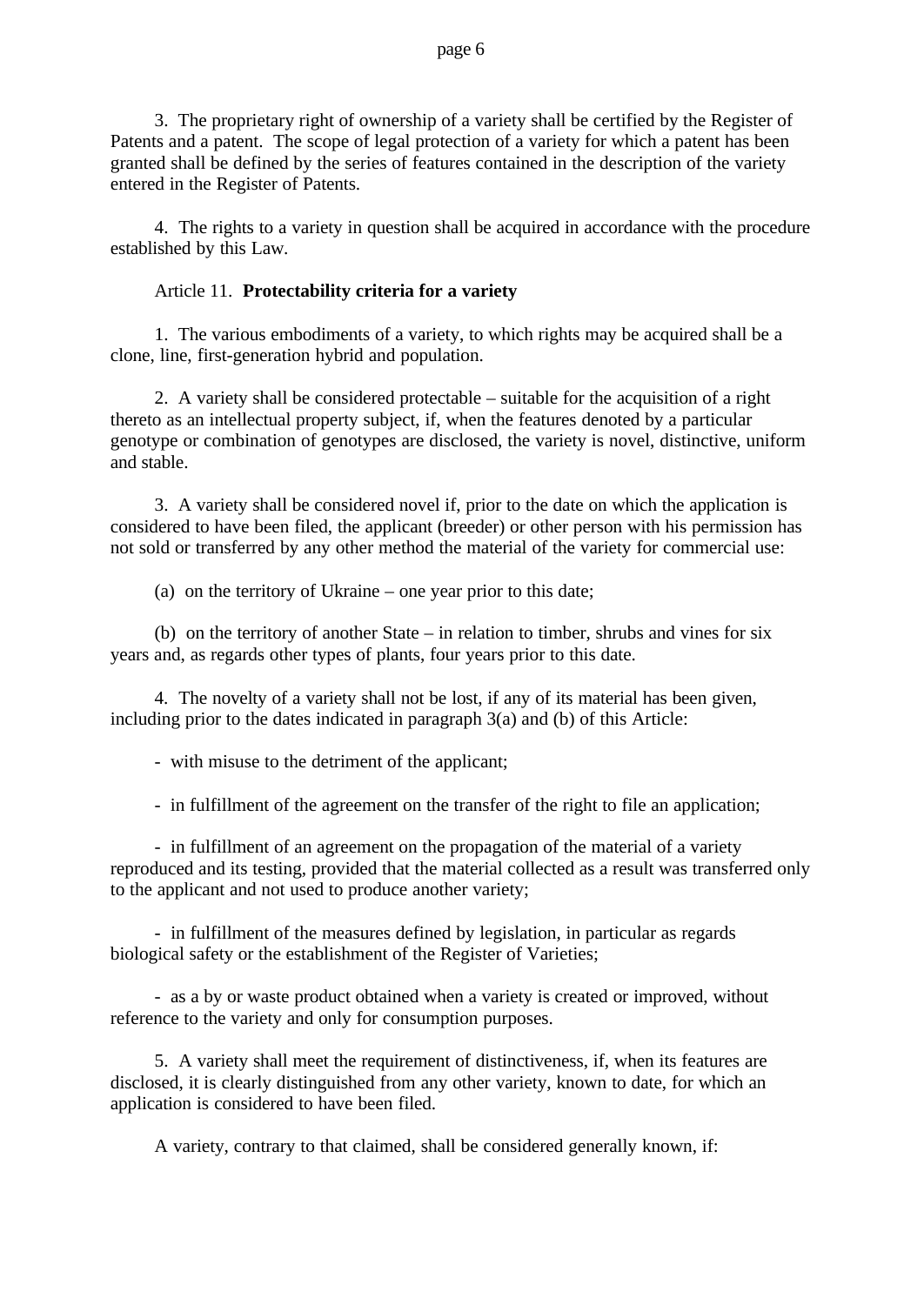(a) it is disseminated on a particular territory in a specific State;

(b) information on the disclosure of its features has become generally known in the world, in particular by means of their description in some publication already issued;

(c) it is displayed as samples in a generally accessible collection;

(d) it is granted legal protection and/or is entered in the official register of varieties in a particular State; it is also considered to be generally known from the date on which the application for the grant of a right is filed, or of inclusion in the register.

6. A variety shall be considered uniform if, taking into account the features of its propagation, plants of this variety remain sufficiently uniform in terms of their fundamental characteristics, as indicated in the description of the variety.

7. A variety shall be considered stable if its fundamental characteristics, as indicated in the description of the variety, remain unchanged following repeated propagation or, in the case of a special propagation cycle, at the end of each such cycle.

# Article 12. **Conditions for the State registration of a variety**

A variety may be included in the Register of Varieties, if it is protectable in accordance with the rules of Article 11 of this Law, suitable for dissemination in Ukraine according to the requirements of Article 14 of this Law, and a name is assigned to it, pursuant to the requirements of Article 13 of this Law.

### Article 13. **Variety name**

1. A name shall be assigned to a variety, which shall uniquely identify it and distinguish itself from any other name in Ukraine and in other States parties from an existing variety of the same or a closely-related species.

2. The name of a variety shall include its generic or species designation and the name itself.

3. The name itself may take the form of any word, combination of words, combination of words and figures, or combination of letters and figures.

4. The name of a variety shall not:

(a) contravene the principles of humanity and morality;

(b) consist only of figures, except in cases where this corresponds to established practice for naming varieties, or consist exclusively of signs or designations indicating the type, maturity group, quality, designation, value, origin or cultivation technology;

(c) generate a misleading or mistaken perception of the characteristics, value or geographical origin of a variety, and also of the breeder of the variety or other person concerned;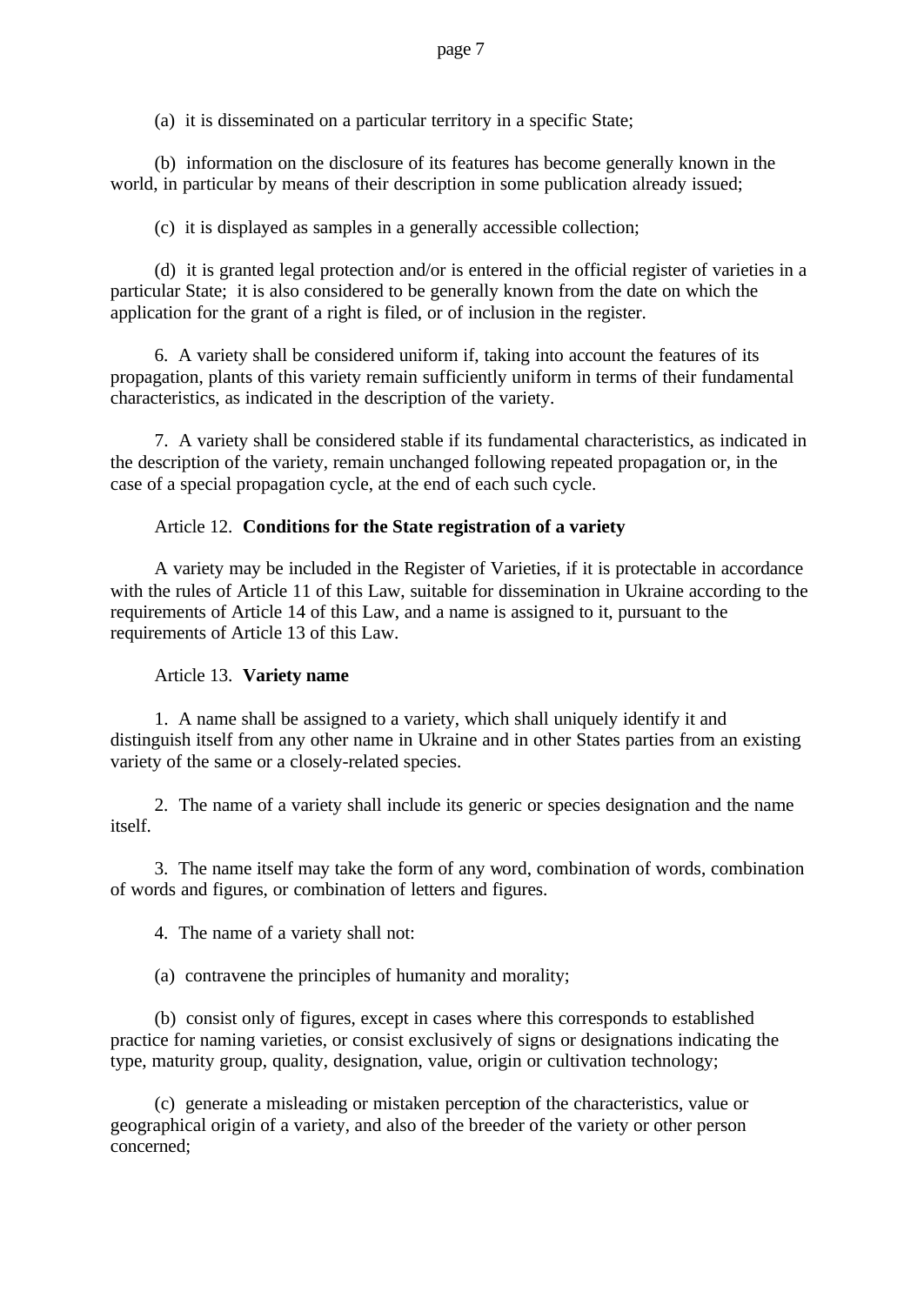(d) be identical or similar to the point of confusion with the name of a variety, the rights to which have been acquired in Ukraine or another State party.

5. A variety shall be provided in Ukraine and in another State party under the same name.

### Article 14. **Suitability of a variety for dissemination in Ukraine**

A variety shall be considered suitable for dissemination in Ukraine, if it is suitable for legal protection, may be used to satisfy the needs of society and is not forbidden for dissemination on the grounds that it is a threat to life and human health, cause of harm to fauna and flora, and to the preservation of the environment. The criteria for prohibiting the dissemination of varieties in Ukraine shall be devised by the Office and approved by the central executive authority for agriculture and food.

### Section III **PROCEDURE FOR ACQUIRING RIGHTS TO A PLANT VARIETY**

# Article 15. **General provisions of the procedure for acquiring rights to a variety**

1. The rights to a variety shall be acquired in Ukraine by filing an application with the Office, examining the application and State registration of the rights.

2. The rights to a variety in foreign States shall be acquired independently of the acquisition of such rights in Ukraine.

3. Breeders, applicants and owners of varieties in relations governed by this Law may be replaced by their representatives, in particular those specializing in intellectual property, registered in accordance with the relevant provisions approved by the Cabinet of Ministers of Ukraine. In such a case, relations with representatives are considered in the same way as relations with breeders, applicants and rights owners.

### Article 16. **Breeder's right**

1. The right to file an application for a plant variety shall belong to the breeder of the variety, unless otherwise specified by this Law.

2. If a variety has been created jointly by several breeders, they shall all have equal rights to file an application, unless otherwise specified by agreement between them. The refusal by one or more of them of the rights to a variety shall not extend to other breeders.

3. In cases where the conditions of an agreement relating to the breeders of a variety are reviewed, the Office shall, at the general request of the persons indicated in the application as breeders and also of the breeders not stated in the application, insert changes into the appropriate documents in accordance with the established procedure.

4. The breeder of a variety shall retain the right of authorship, which shall be a personal, non-proprietary right and shall be protected indefinitely, pursuant to Article 37 of this Law.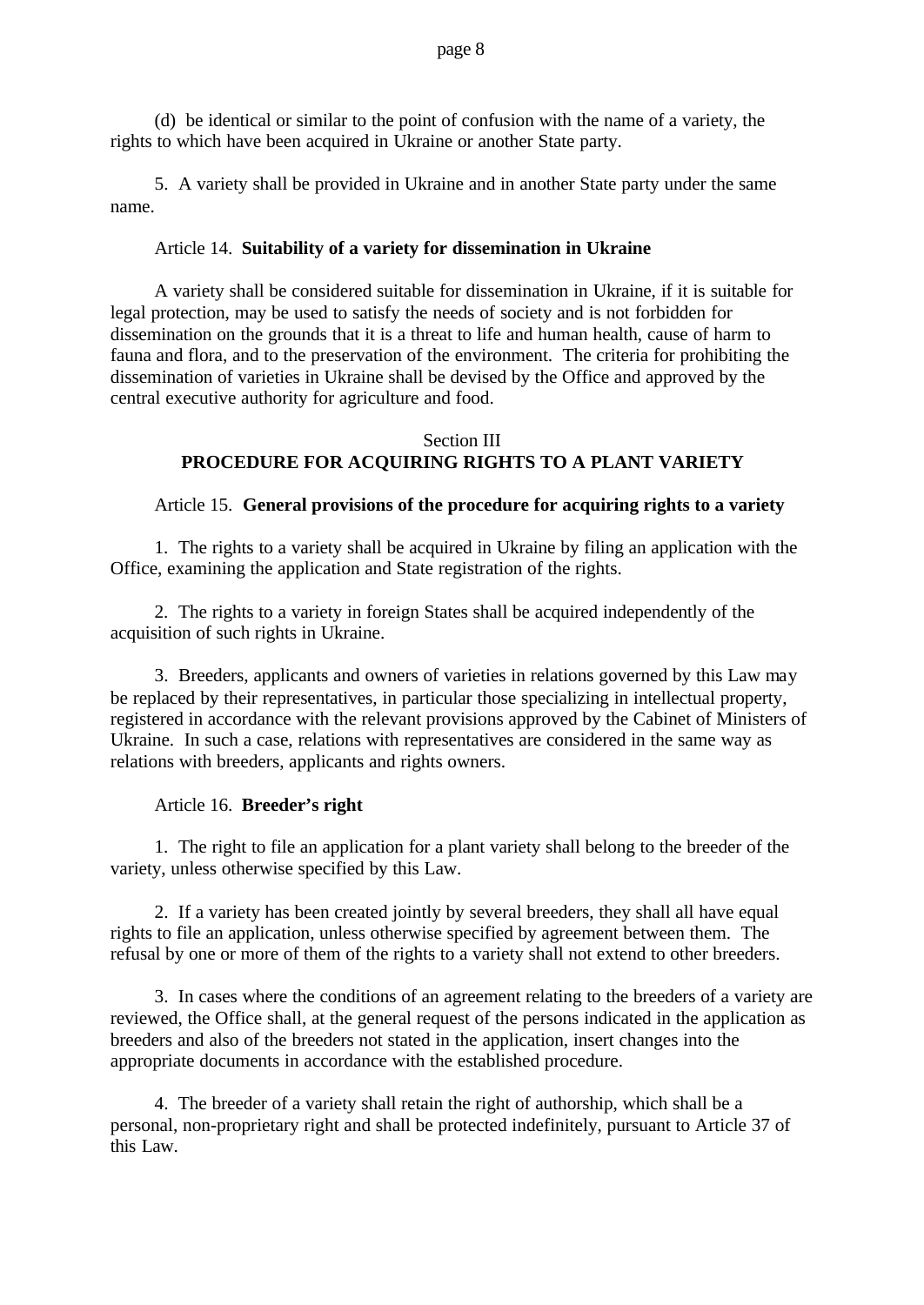### Article 17. **Employer's right**

1. If a variety is created by a breeder in connection with the fulfillment of professional duties, or at the request of an employer, the use of experience, production knowledge, production secrets, equipment, or material and financial means of the employer, the right to file an application for the variety shall belong to the employer, unless specified otherwise by the employment agreement (contract) between the employer and breeder.

2. Subject to the conditions contained in the first part of this article, the breeder of a variety shall submit written notification of the variety he has received, with a sufficiently full description, to the employer.

3. An employer shall, within 60 days of receiving a breeder's notification, file with the Office an application for the grant of a patent, assign the right thereto to another person, or decide to retain the information on the variety as confidential. Within this period, the employer shall conclude, with the breeder of the variety, a written agreement on the level of and conditions for payment of his fair remuneration, in accordance with the economic value of the variety and other benefit to the employer.

The Cabinet of Ministers of Ukraine may establish the minimum rates of the remuneration in question and the procedure for their indexation.

4. If an employer (employer's successor) does not satisfy the requirements of part three of this article within the prescribed period, or does not use the variety while preserving the information on it as confidential for more than four years from the date on which notification is received from the breeder of the variety, the right to file an application and to obtain a patent shall be assigned to the breeder and the employer shall retain the preferential right to acquire a non-exclusive license to use the variety.

5. Disputes on the conditions for the payment of remuneration to the breeder of a variety by an employer, together with the level thereof, shall be settled by the courts.

### Article 18. **Successor's right**

The right to file an application to obtain a patent for a plant variety shall be held accordingly by the breeder's or employer's successor.

### Article 19. **Right of the first applicant**

If a plant variety is created by two or more breeders (groups of breeders) independently of each other, the right to obtain a patent shall belong to the applicant whose application has an earlier filing date or, where priority is claimed, an earlier priority date, provided that the application in question is not considered to have been withdrawn or has not been withdrawn, or a decision has not been taken to refuse to grant a patent.

### Article 20. **Application for a variety**

1. An application for a variety shall be filed with the Office by a person entitled to do so, in accordance with Articles 16, 17 and 18 of this Law.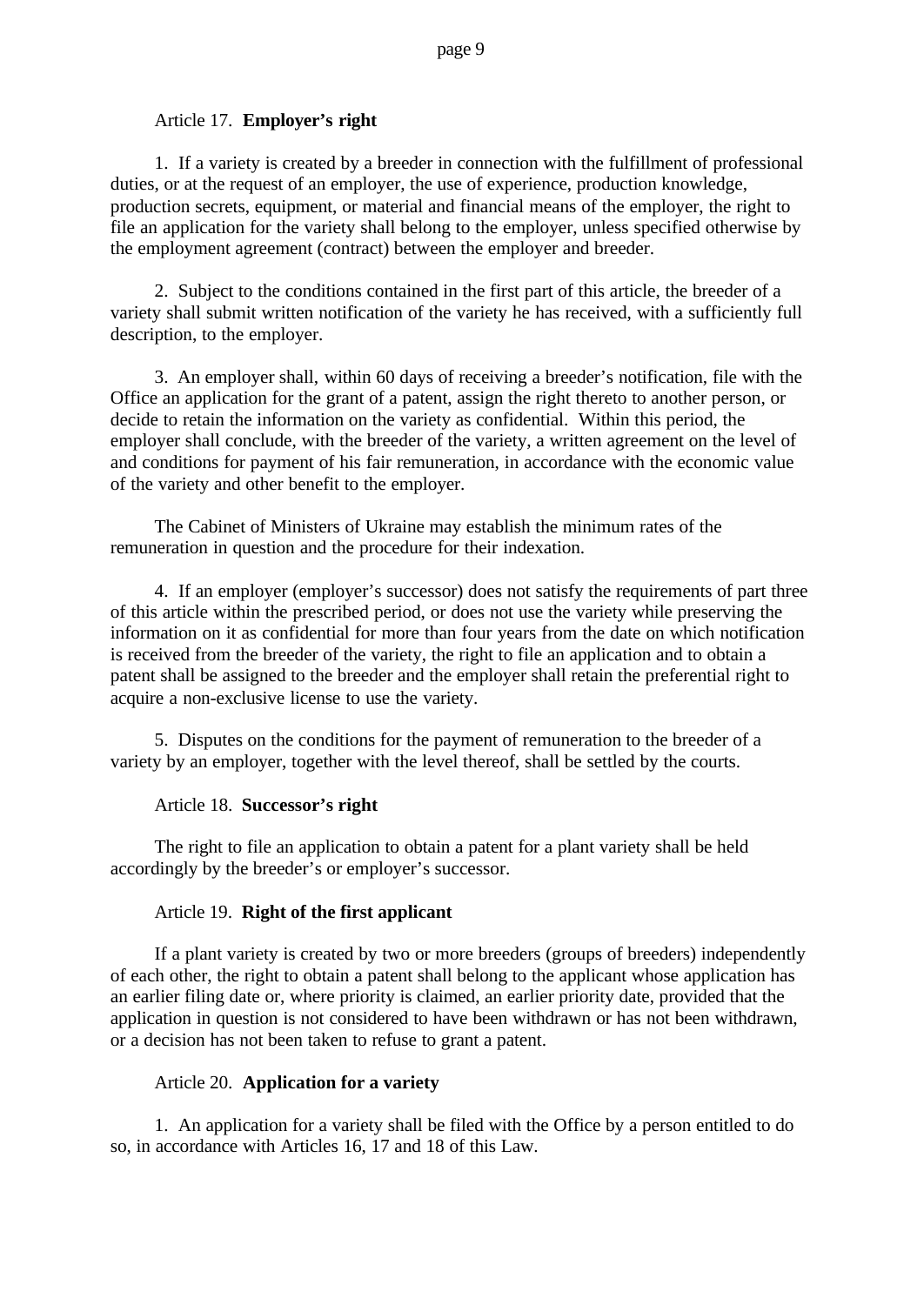2. An application shall relate to one variety only.

3. An application shall be drafted in Ukrainian and shall contain:

- a request to enter a variety in the Register of Varieties and to grant a patent for the variety, or a request to enter a variety in the Register of Varieties;

- the name (title) and address of the place of residence (business) of the applicant;
- the name and address of the place of residence of the breeder(s);
- an indication of the botanical taxon (in Ukrainian and Latin);
- the proposed name of the variety;
- a description of the variety;

- an indication of the factors for defining the suitability of the variety for dissemination in Ukraine (where necessary);

- information on the origin of the variety;
- information on other applications for the variety;
- information on the commercial use undertaken;
- proof of payment of the application filing fee;

- other information stipulated by the Office, required for acquiring the rights to the variety.

4. The description of a variety shall disclose the characteristics of the variety and its properties to the extent required to define it.

5. The breeder shall be entitled to request that no reference be made to him as such in any kind of publication relating to the application or patent.

6. Samples of the planting material shall be attached to the application, in accordance with the procedure established by the Office.

7. Other requirements for application documents shall be determined by the Office.

8. A fee shall be payable for filing an application. A document relating to payment of the fee shall be submitted to the Office together with the application, or within two months of the application filing date. This period may be extended by six months, provided that the appropriate fee is paid.

Article 21. **Date on which an application is considered to have been filed**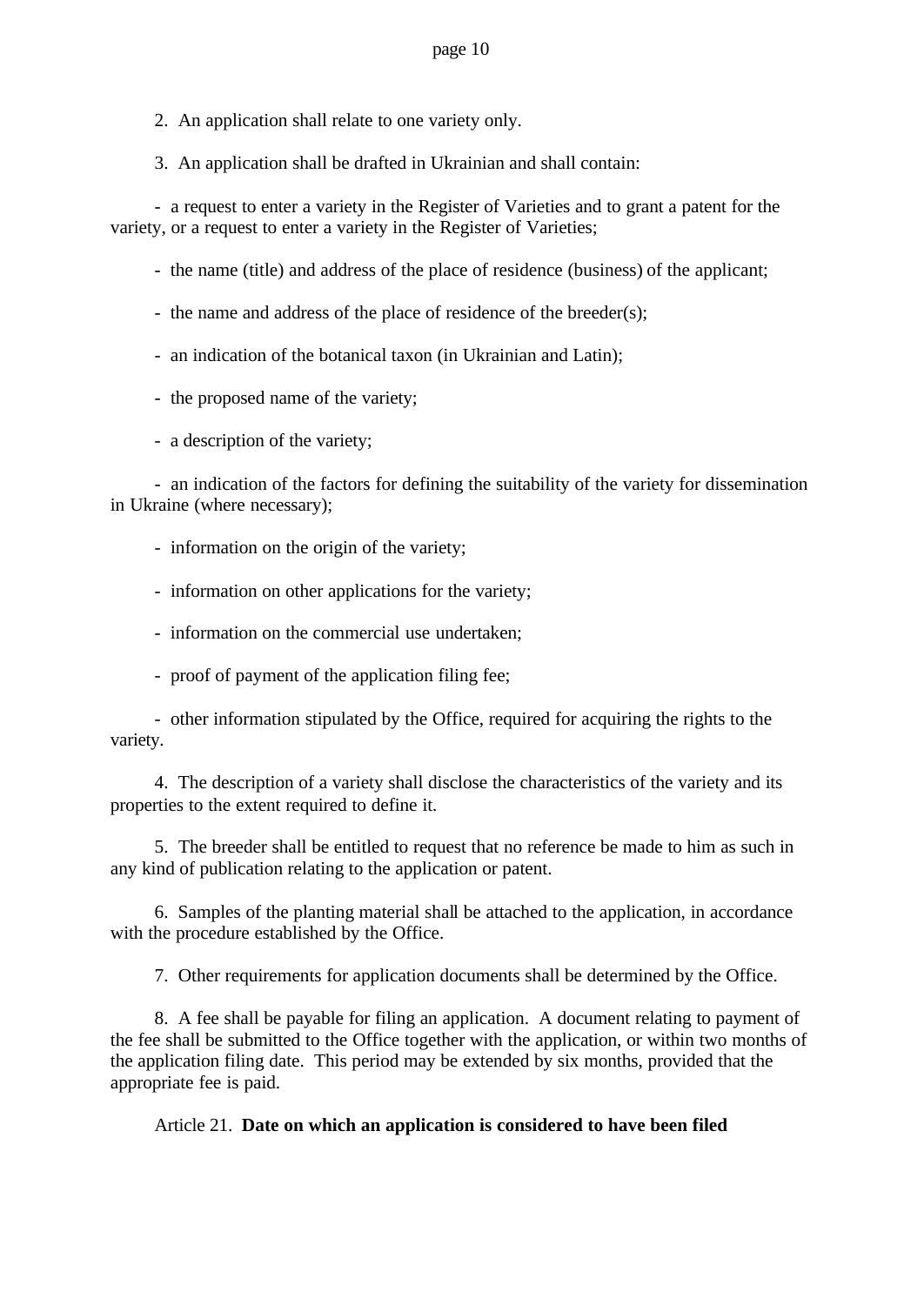### page 11

1. The application filing date shall be considered to be the date on which the Office receives all the application materials specified in Article 20(3) of this Law, or part of the materials containing at least:

(a) information on the applicant, drafted in Ukrainian;

(b) an indication of the botanical taxon (Latin and Ukrainian designations);

(c) the name or temporary designation of the variety, as proposed by the applicant;

(d) where priority is claimed – the name of the State party in which a previous application for this variety has been filed, and the filing date of this application;

(e) a description of the variety, allowing it to be identified, and drafted in Ukrainian or another language. If it is drafted in another language, in order to retain the filing date of the application a translation of the description of the variety into Ukrainian shall be submitted to the examining authority within two months of the application filing date.

2. If the Office considers that, at the time they are received, the application materials do not meet the requirements of the first part of this article, it shall inform the applicant accordingly.

A two-month period shall be allocated for the inclusion of amendments in the materials, starting from the date on which the applicant receives notification from the examining authority. If, during this time, non-compliance is eliminated, the application filing date shall be considered to be the date on which the examining authority receives the corrected materials. In the opposite case, the application shall be considered not to have been filed, notification of which shall be sent to the applicant.

3. A decision to establish the application filing date shall be sent by the examining authority to the applicant once the document concerning payment of the application filing fee has been received. In the case of non-payment or late payment of the fee, the decision shall not be sent, and the application shall be considered to have been withdrawn.

### Article 22. **Right to application priority**

1. An applicant shall be entitled to claim priority according to the filing date of a previous application for the same variety with the competent authority of another State party, provided that the application is filed with the Office not later than twelve months from the filing date of the previous application with the competent authority of the other State party and, on the application filing date, the previous application was valid. If the last day of this period is a non-working day, the period shall be extended until the first subsequent working day.

2. An applicant wishing to claim priority shall file a priority claim, a copy of a previous application together with an indication of the filing date of this application and its number, certified by the body with which it was filed, and a translation thereof into Ukrainian. These documents shall be submitted to the examining authority prior to the end of a three-month period from the application filing date.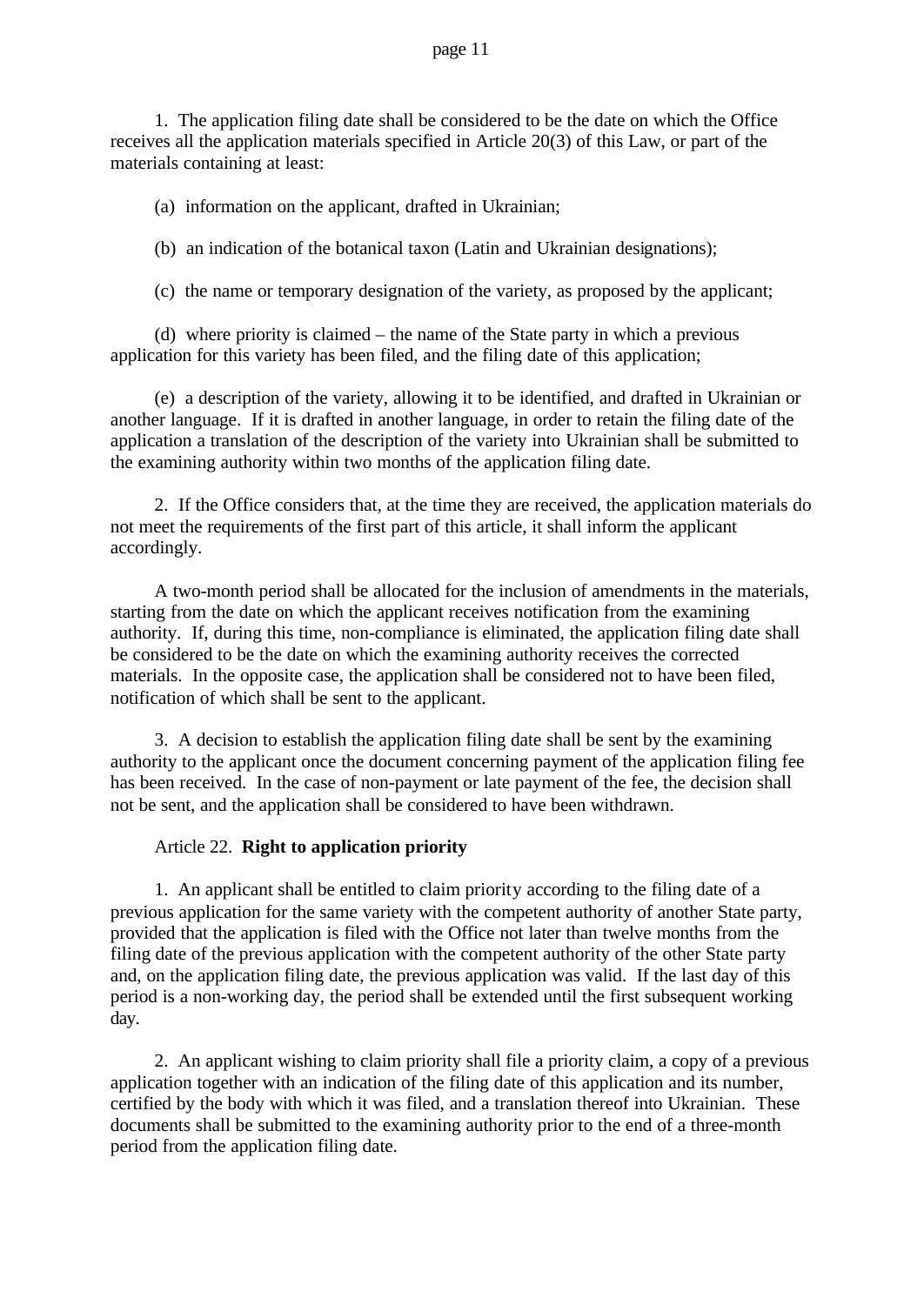3. The deadlines stated in this part, which have been missed as a result of unforeseen circumstances beyond the applicant's control, may be extended by two months, provided that the appropriate fee has been paid. In the opposite case, the applicant shall lose his priority right.

# Article 23. **Application confidentiality**

An application and the materials for its examination shall be kept by the Office in secret and, without the authorization of the applicant or variety owner, no information thereon shall be disclosed, unless otherwise stipulated by this Law and the rules for examining an application.

In the case of a variety whose propagation requires the repeated use of other varieties (components), an applicant may, when filing an application, request that the information he has provided and the testing results should not be publicized.

# Article 24. **Withdrawal of an application**

An applicant shall be entitled to withdraw an application at any time up to the date when he receives a decision on the registration of a variety.

# Article 25. **Application examination**

1. The examination of an application shall have the status of a State scientific and technical examination. It shall be conducted in order to establish whether the application and variety meet the requirements of this Law and of the preparation of the reasoned expert opinions and decisions on the application.

2. An application shall be examined by expert authorities appointed by the Office, in accordance with this Law and the rules established on the basis thereof.

3. An application examination shall consist of a formal examination (examination of formal characteristics) and a qualified (principal) examination.

4. An applicant shall be entitled, at his own initiative or on a proposal by the examining authority, either personally or through his representative, to participate, in accordance with the established procedure, in the examination of issues arising during the conduct of an examination.

5. An applicant shall be entitled, at his own initiative, to make corrections to an application and to refine the characteristics disclosed in the description of the variety. These corrections and refinements shall not be taken into account, if they were received by the Office after the date on which the applicant received a decision on the application.

A fee shall be payable for the filing of a request by an applicant to make corrections and refinements to an application after the relevant information has been entered in the Register of Applications.

### Article 26. **Formal examination**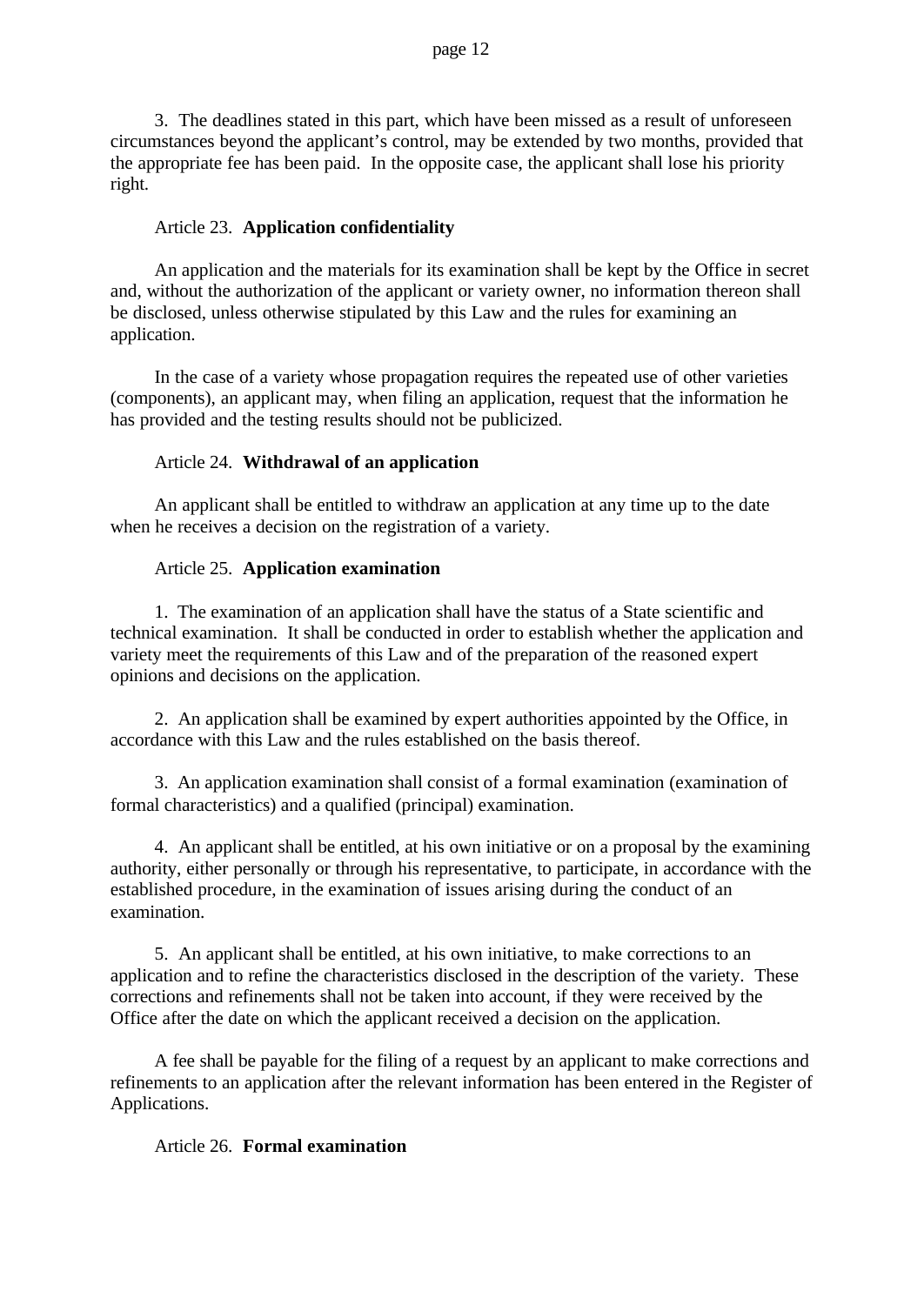### page 13

1. A formal examination of an application shall be carried out in order to determine whether the formal features of the application meet the requirements of this Law and comply with the rules for drafting and filing an application drawn up by the Office on the basis thereof.

2. During a formal examination:

(a) the application filing date shall be determined in accordance with Article 21 of this Law;

(b) it is verified whether the content of the application documents complies with the requirements of Article 20(3) of this Law;

(c) an application shall be compared with a copy of a previous application submitted by the applicant, where such a copy is submitted to the competent authority of the State party, and the priority date shall be established in accordance with Article 22 of this Law;

(d) it shall be established whether the application filing fee has been paid.

3. Where the materials which may be used as a basis for establishing the application filing date are received:

(a) notification shall be sent to the applicant of the acceptance of the application for examination, together with the application number and filing date;

(b) information shall be entered in the Register of Applications, containing the details indicated in Article 20(3) of this Law, the application number and filing date, and also, where priority is claimed, the priority date. The information entered in the Register of Applications shall be made available to all parties.

4. Where the materials, on the basis of which the application filing date cannot be established, are received, the application shall be considered not to have been filed, and an appropriate expert report indicating the date of receipt of these materials should be sent by the applicant.

5. Where the formal characteristics of the application comply with the established requirements and positive opinions are received in relation to paragraph  $2(a)$ , (b) and (d) of this Article:

(a) an expert opinion on the positive results of a formal examination and the possibility of carrying out a qualifying examination is sent to the applicant;

(b) information on the application, containing the details indicated in Article 20(3) of this Law, the application number and filing date, and also, where priority is claimed, the priority date, are published in the Official publication;

(c) the competent authority of each State party shall be informed of the name of a variety proposed by the applicant.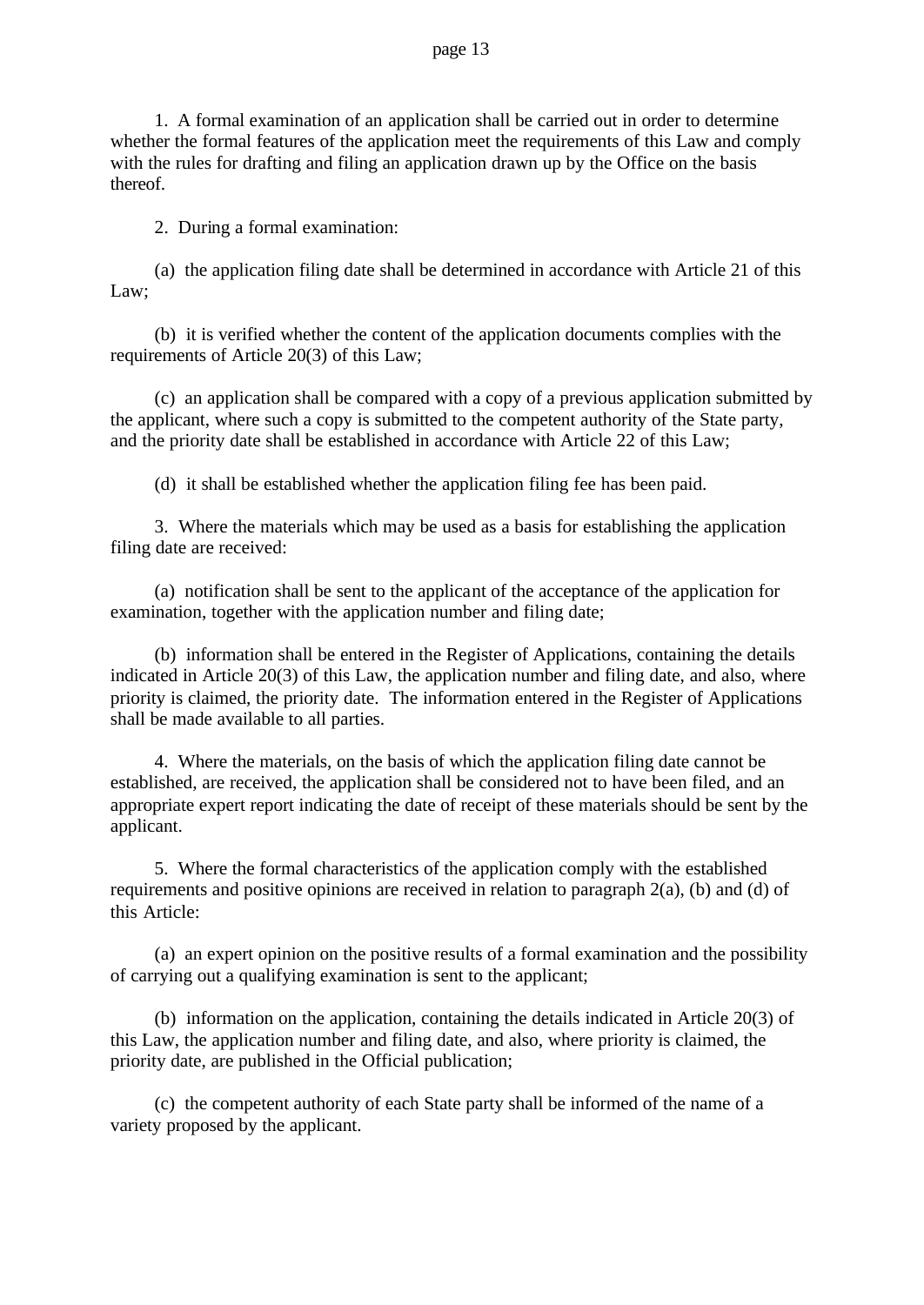6. The first notification to the applicant of a formal examination, which may be the notification according to paragraph 3(a) of this Article, according to paragraph (4) of this Article, or paragraph 5(a) of this Article, shall be sent by the Office not later than six months after the date on which it receives the application materials.

7. Following publication of the information on the application, any person shall be entitled to consult the application materials, in accordance with the established procedure.

8. Where the formal features of an application do not comply with the established requirements, an appropriate expert report shall be sent to the applicant.

The applicant shall remove the source of incompatibility indicated within two months of the date on which he receives the expert report. This period may be extended by six months, provided that the corresponding fee has been paid. In the opposite case, a decision shall be sent to the applicant on the refusal to grant State registration for the rights to a variety.

A deadline missed for justifiable reasons shall be renewed, provided that the applicant submits a request within twelve months of the date on which the deadline expires and that the corresponding fee has been paid.

### Article 27. **Qualifying examination**

1. A qualifying examination shall envisage a series of tests to be carried out as a requirement for the preparation of an expert report on an application, and also a decision to be taken on the State registration of a variety and the rights thereto.

2. A qualifying examination shall be carried out at the request of an applicant and provided that the applicant has paid the corresponding fee. An applicant may file the request concerned not later than three years after the application filing date. If this request does not reach the Office within the prescribed period, the application shall be considered to have been withdrawn.

3. The fee for carrying out a qualifying examination for varieties not subject to State testing shall be lower than the similar fee for varieties subject to such testing.

4. When carrying out the qualifying examination:

(a) it shall be determined whether the object described in the application, and the planting material attached thereto, relate to plant varieties;

(b) the proposed name of the variety shall be examined, in accordance with the procedure defined in Article 28 of this Law;

(c) the novelty of the variety shall be determined in accordance with Article 11(3) and (4) of this Law;

(d) it shall be determined whether the variety meets the criteria of distinctness, uniformity and stability, in accordance with Article 11(5), (6) and (7) of this Law;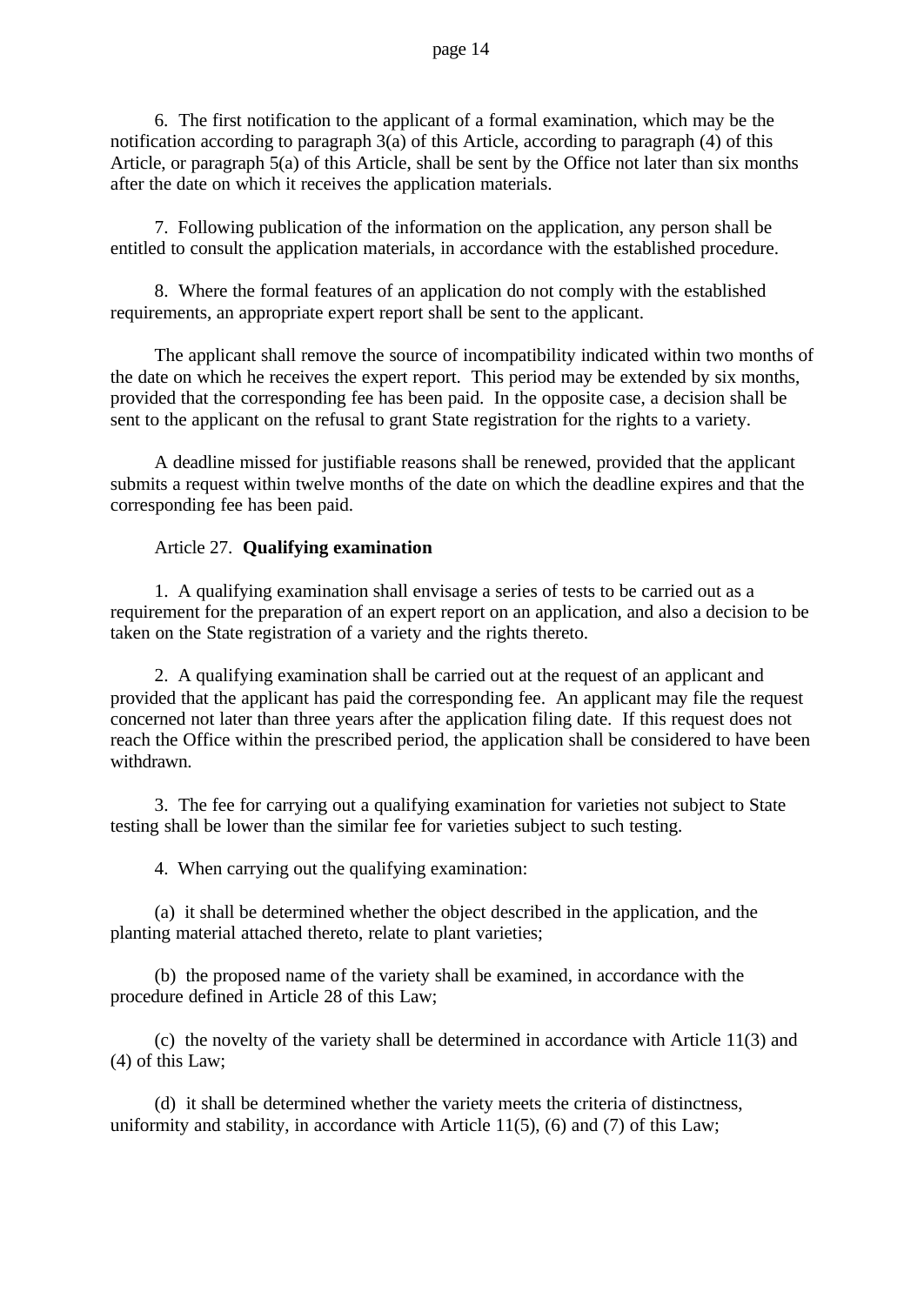### page 15

(e) with the aim defined in subparagraphs (c) and (d) of this part, and also in order to determine the suitability of a variety for dissemination in Ukraine, State testing of the variety shall be carried out in accordance with Article 29 of this Law. In that regard, the results of the testing of a variety, carried out by the competent authority of any State party, may be taken into account;

(f) possible objections raised by third parties to the provision of the rights to a variety shall be examined according to the procedure specified in Article 30 of this Law.

5. Based on the results of a qualifying examination in accordance with the procedure defined by Article 31 of this Law, a reasoned expert opinion shall be put forward on an application, and a decision shall be taken on the State registration of a variety and the grant of a patent, or on the refusal to register a variety and to grant a patent.

6. When carrying out a qualifying examination, the Office and its examining authority shall be entitled to request from the applicant additional materials, information, documents, samples and so on, as required for the examination.

The applicant shall be entitled, within one month of receiving the request to provide copies of the materials opposed to an application. The examining authority shall provide these copies free of charge within one month of the date on which it receives the applicant's request.

The applicant shall supply the materials, information and so on, requested by the Office or its examining authority, within two months of the date on which it receives the request or copies of the materials opposed to the application. This period may be extended by twelve months, provided that the corresponding fee has been paid. In the opposite case, the application shall be considered to have been withdrawn and an appropriate notification shall be sent to the applicant.

A deadline missed for justifiable reasons shall be renewed, provided that the applicant submits a request within twelve months of the date on which the deadline expires and that the corresponding fee has been paid.

### Article 28. **Examination of the name of a variety**

1. The proposed name of a variety shall be examined in order to determine whether the name complies with the requirements of Article 13 of this Law.

2. The central executive authority in the sphere of intellectual property shall participate in the preparation of expert reports on the name of a variety as regards its relationship to marks for goods and services, and appellations of origin.

3. Where the Office establishes that the proposed name of a variety does not comply with the established requirements, an expert report shall be sent to the applicant requesting that another name be proposed for the variety.

4. Any person may file with the Office a reasoned objection regarding the proposed name of a variety, within three months of the date of its official publication. The competent authority of any State party may submit its comments in this regard.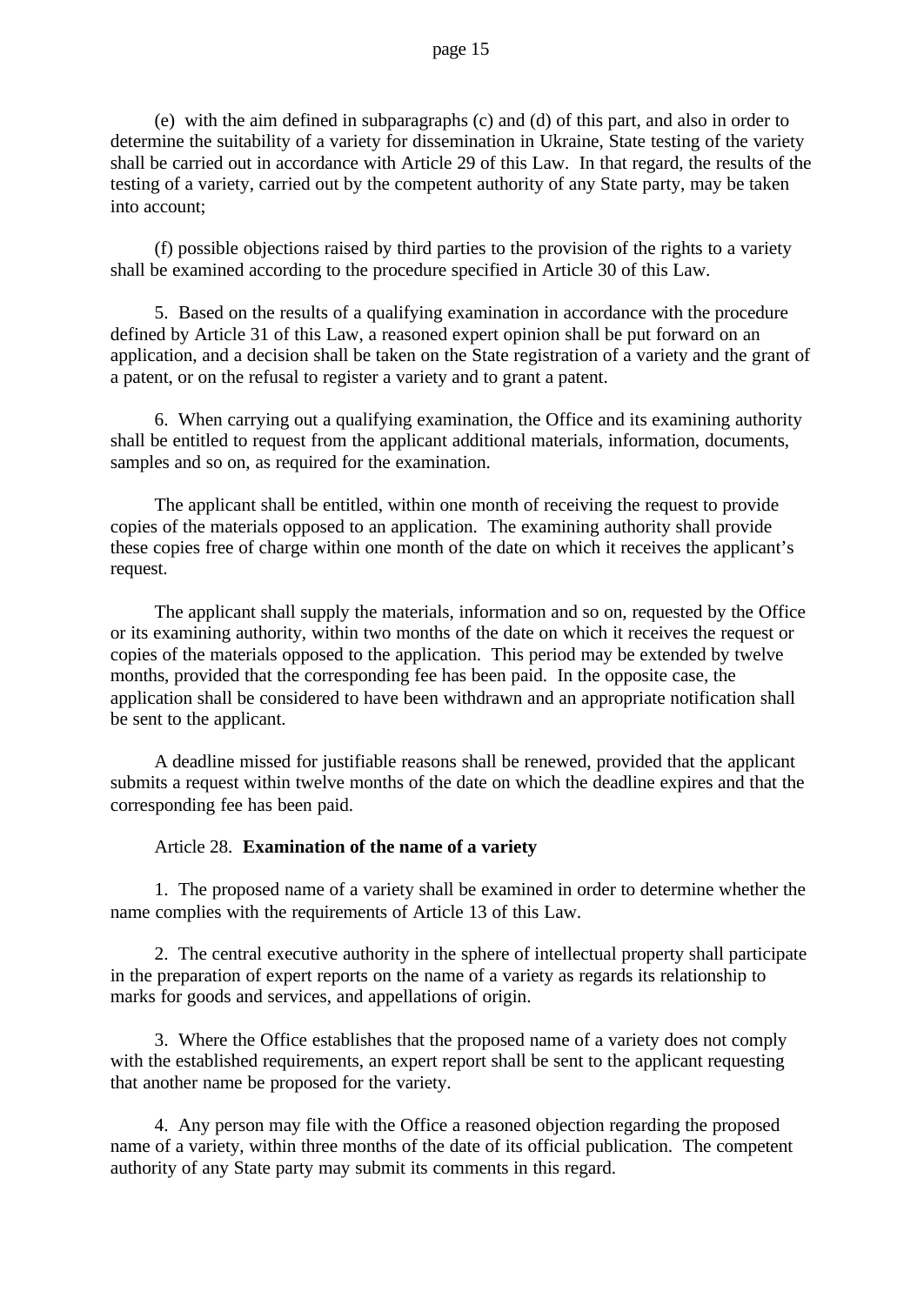The examining authority shall send any objections and comments to the applicant.

5. An applicant shall inform the Office of his position on the expert report in question, and the objections and comments raised, within three months of the date of their receipt. He may refute them, and leave the proposed name of a variety unchanged, or propose another name for the variety.

The period in question shall be extended by six months, provided that the corresponding fee has been paid. In the opposite case, an application shall be considered to have been withdrawn, and the applicant shall be notified accordingly.

A deadline missed for justifiable reasons shall be renewed, provided that a request is submitted within twelve months of the date of its expiry and that the corresponding fee has been paid.

6. The alternative name for the variety proposed by the applicant shall be officially published. The competent authority of each State party shall be informed accordingly. The new name shall be examined in accordance with the same procedure as used for the name of the variety proposed previously.

7. An expert report shall be sent to the applicant and/or person raising an objection concerning the results of the consideration of the objection or comments made.

8. If the examination carried out does not reveal that the proposed name of a variety is incompatible with the requirements of Article 13 of this Law, an expert report confirming acceptance of the name shall be sent to the applicant.

9. At the request of an applicant, the name of a variety accepted by the Office may be changed, provided that a request is received prior to a decision on State registration of the rights to the variety being taken and that the corresponding fee has been paid.

10. The name of a variety shall be approved by a decision on the State registration of the variety and the rights thereto, and shall be registered at the same time as information on the variety is entered in the appropriate publications.

The competent authority of each State party shall be informed of the registered name of a variety.

### Article 29. **State testing of a variety**

1. The central executive authority for agriculture and food shall, on behalf of the Office, approve a list of genera and species of plants, the varieties of which shall be subject to State testing of the variety and determination of its suitability for dissemination in Ukraine.

2. State testing of a variety shall be carried out by the Office and by the examining authorities appointed thereby, according to the State testing method approved by the central executive authority for agriculture and food, provided that the corresponding fee has been paid beforehand.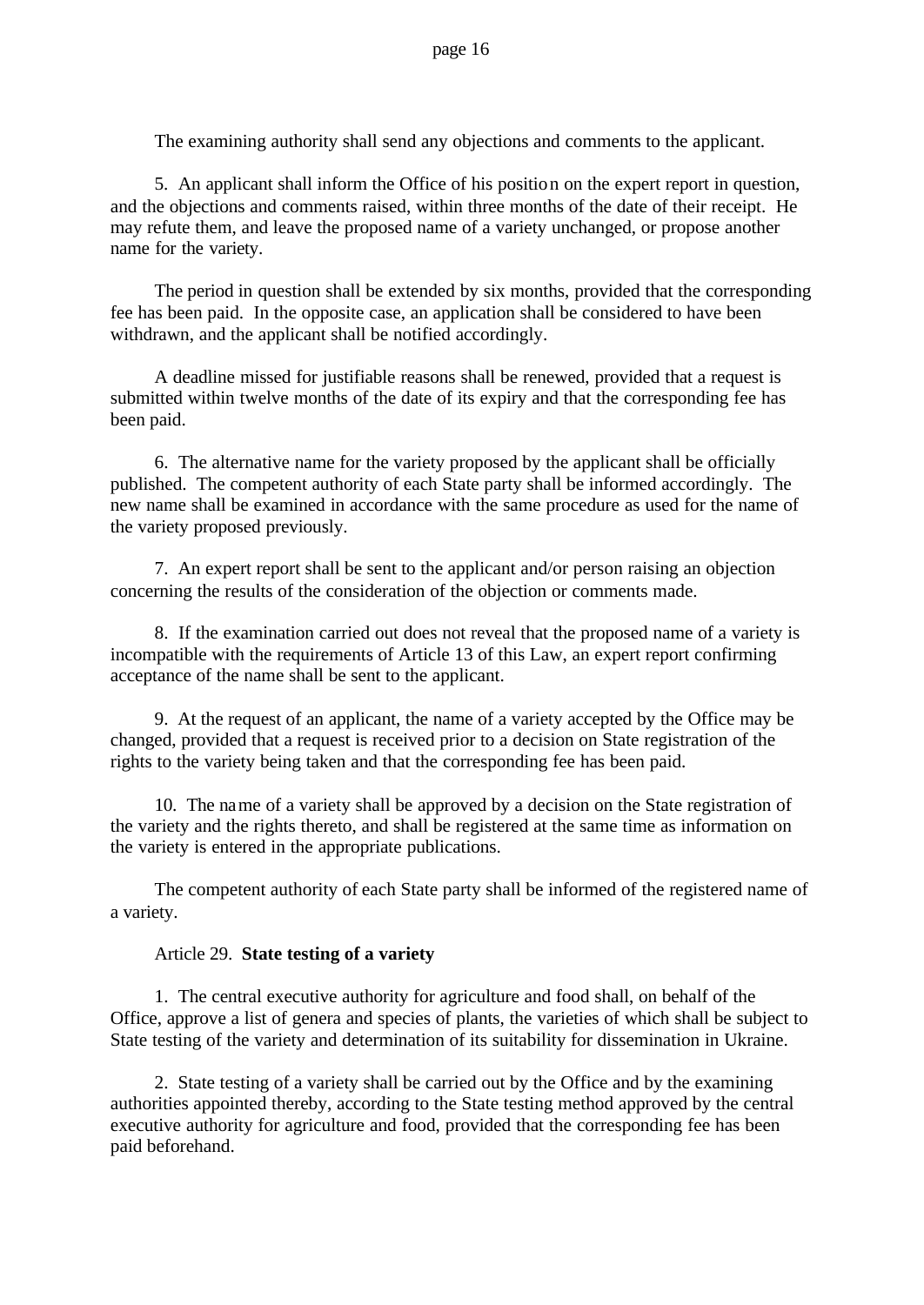3. The suitability of a variety for dissemination in Ukraine shall be determined in accordance with Article 14 of this Law.

4. Experimental samples of varieties, imported into Ukraine for State testing purposes, shall not be subject to customs import tax, or to a quota system, licensing, certification or State sanitary and hygiene inspection; the quarantine inspection of these models shall be performed free of charge. The customs clearance of such models shall be effected without certification of compliance on the basis of documentary evidence from the Office that these models are being imported for State testing purposes.

5. The Office shall inform an applicant, on an annual basis, of the results of testing of a variety and shall also submit comments to him on those results.

6. Where the Office considers the testing results to be insufficient for the purposes of compiling an expert report on an application, it may, following consultations with the applicant, carry out additional testing.

7. Where State testing has been conducted, at the request of the Office, by another legal entity, the results thereof shall be forwarded solely to the Office, and any other use thereof by this entity shall be possible only with the Office's authorization.

# Article 30. **Objections raised by third parties to the registration of a variety**

1. Any person may submit to the Office a reasoned objection to the registration of a variety, based on the fact that this does not comply with the relevant requirements established by this Law, within three months of the information on the application being officially published.

The Office shall send a copy of the objection raised to the applicant.

2. An applicant shall inform the Office of his position in relation to an objection within three months of receiving it. He may refute the objection, and leave the application unchanged, amend it or withdraw it.

The period in question shall be extended by six months, provided that the corresponding fee has been paid. In the opposite case, the application shall be considered to have been withdrawn, and the applicant shall be notified accordingly.

A deadline missed for justifiable reasons shall be renewed, provided that a request is submitted by the applicant within twelve months of its expiry and that the corresponding fee has been paid.

3. The applicant's response whereby the application is left unchanged or amended shall be made known to the person submitting the objection. That person shall be given one month to inform the Office that he wishes to maintain the objection or to withdraw it.

4. Where notification is received that an objection is being maintained, the objection shall be considered by the Office. That body shall be entitled to request, from the person submitting the objection, the requisite materials, information, documents, samples and so on.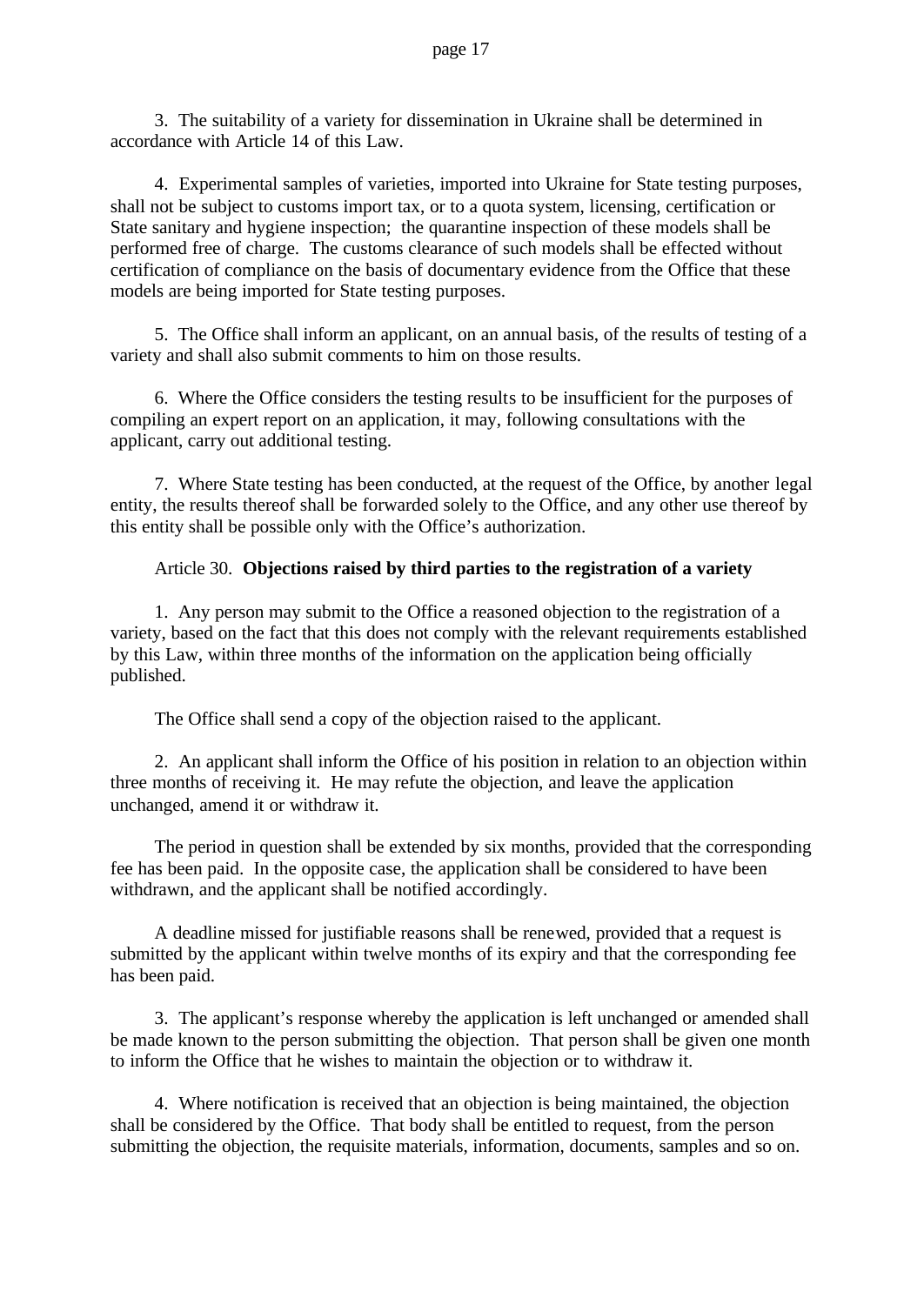5. The results of the consideration of an objection shall be made known to the person submitting the objection and to the applicant.

### Article 31. **Decision on an application**

1. Where, according to the results of an expert report, a claimed variety complies with the requirements of this Law, the Office shall take a decision on the State registration of the rights to the variety in the Register of Patents and/or State registration of the variety in the Register of Varieties. If the claimed variety does not meet the requirements of this Law, a decision shall be taken to refuse to grant State registration for the variety and the rights thereto.

The decision taken shall be communicated to the applicant.

2. A decision on the State registration of the rights to a variety shall enter into force from the date of payment of the State fee for registration of those rights.

3. A decision on the State registration of a variety shall enter into force from the date of payment of the corresponding fee for registration of the variety.

4. The State fee for registration of the rights to a variety and the fee for registration of the variety shall be paid within three months of the date on which the applicant receives the decision on State registration. This period may be extended by six months, provided that the corresponding fee has been paid. In the opposite case, the application shall be considered to have been withdrawn, and the applicant shall be notified accordingly.

A deadline missed for justifiable reasons shall be renewed, provided that the applicant submits a request within twelve months of the day on which the deadline expires and that the corresponding fee has been paid.

### Article 32. **Temporary legal protection**

1. The information entered in the Register of Applications concerning a variety claimed with a view to acquiring the proprietary right of ownership of the variety shall entitle the applicant to temporary legal protection within the limits of the description of the variety submitted with the application, as of the application filing date.

2. Temporary legal protection shall consist in the applicant being entitled to receive compensation for the losses he has suffered following the publication of information on the application, from the person who was actually aware or who received written notification in Ukrainian, including the application number, that the information on the application had been entered in the Register of Applications. The compensation in question may be obtained by the applicant only once he has been granted a patent.

3. The effect of temporary legal protection shall not extend to varieties of those genera and species of plants which are not subject to State testing in Ukraine.

4. The effect of temporary legal protection shall cease from the day following the date of State registration of the right of ownership of a variety or from the date on which information is entered in the Register of Applications concerning the withdrawal of an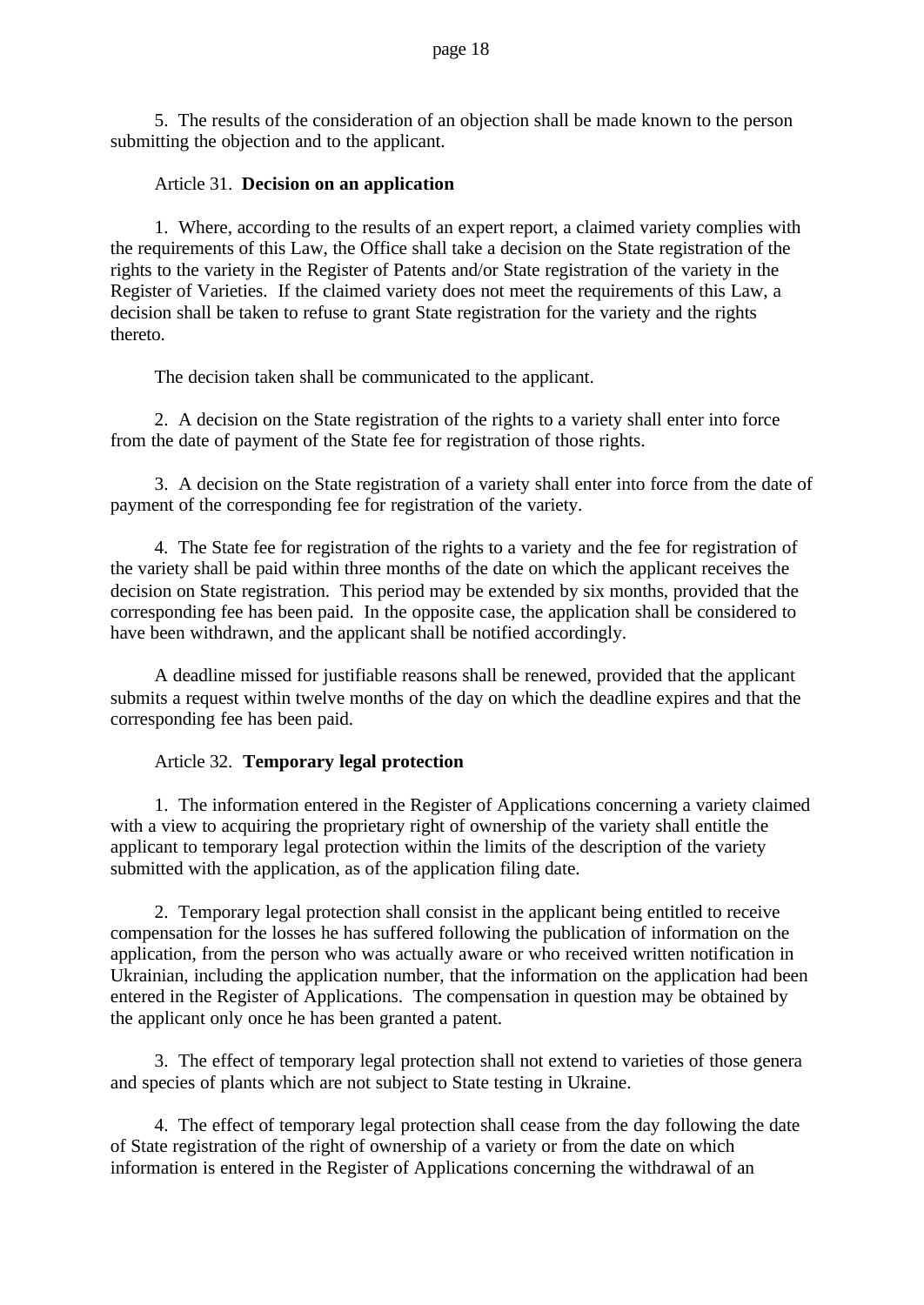application or the adoption of a decision to refuse State registration of the right of ownership of the variety.

### Article 33. **State registration of a variety and rights to the variety**

1. State registration of a variety shall be carried out, on the basis of a decision taken on such registration, through inclusion in the Register of Varieties of the information specified by this Law and the Regulations on the Register of Varieties, and provided that the corresponding fee has been paid according to Article 31(3) of this Law.

State registration of the rights to a variety shall be carried out, on the basis of a decision taken on such registration, through inclusion in the Register of Patents of the information specified by this Law and the Regulations on the Register of Patents, and provided that the State fee has been paid according to Article 31(2) of this Law.

2. The Register of Varieties shall contain information on a variety, on the rights to the variety, the breeder, and also on recognition of the variety as suitable for dissemination in Ukraine. Such information shall, in particular, include:

- (a) an indication of the botanical taxon (in Latin and Ukrainian);
- (b) the name of the variety;
- (c) the name of the breeder(s);
- (d) the application number and filing date;
- (e) the priority date;
- (f) a description of the variety;

(g) an indication of the features of the suitability of the variety for dissemination in Ukraine;

(h) geographical and area recommendations for use of the variety.

3. The Register of Patents shall contain information on the proprietary right of ownership to a variety and on the rights related thereto. Such information shall, in particular, include:

(a) the number and date of registration of the rights to the variety;

- (b) an indication of the botanical taxon (in Latin and Ukrainian);
- (c) the name of the variety;
- (d) the application number and filing date;
- (e) the priority date;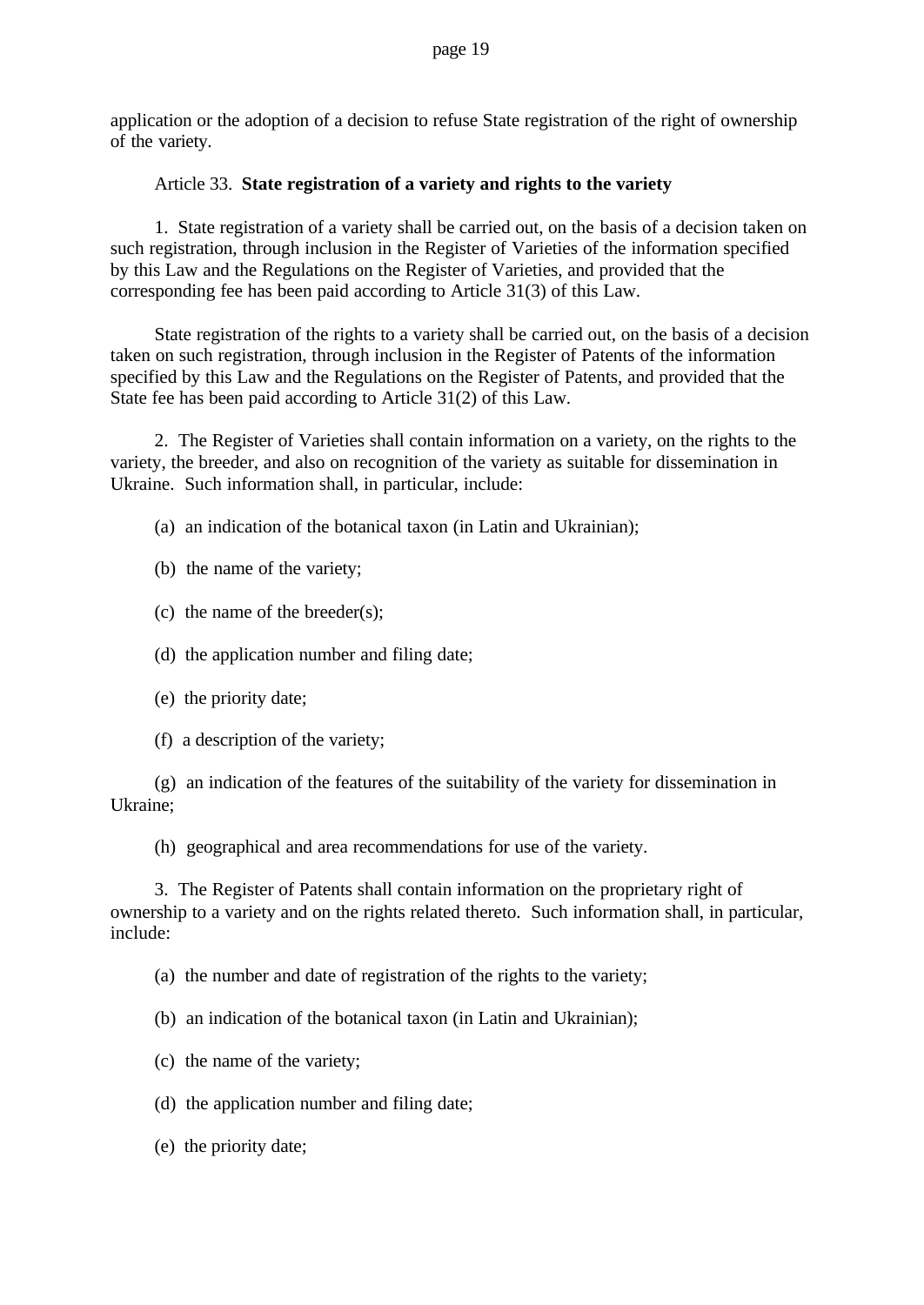(f) a description of the variety;

(g) the publication date of information on the registration of the rights to the variety;

(h) the name of the breeder(s); the name (title) of the person who owns and preserves the variety;

(i) information on the licensing agreements for using a variety;

(j) information on the assignment of rights to a variety.

4. The information entered in the registers shall be available for general consultation.

5. The information entered in the registers may be amended. Changes made on the initiative of the person to whom the rights belong shall be entered in the register, provided that the corresponding fee has been paid.

6. If an application filed according to Article 20 of this Law contains a request only for the registration of a variety, the variety shall, from the registration date, become public property and may be freely used by any person, pursuant to Article 38 of this Law.

# Article 34. **Publication of information entered in the registers**

The information entered in the Register of Varieties and the Register of Patents shall be published in the Office's official journal.

# Article 35. **Issue of documents on the rights to a variety**

1. Within one month of the date of State registration of the rights to a variety, and in accordance with the requirements indicated in the application by the central executive authority for agriculture and food, the breeder(s) shall be issued with a certificate of authorship for the variety and the applicant shall be granted a patent.

2. If an application contains a request only for the registration of a variety, within one month of information on the variety being entered in the Register of Varieties the breeder(s) shall be issued with a certificate of authorship for the variety.

3. If there is more than one breeder of a variety, a certificate of authorship for the variety shall be issued to each breeder.

4. If the proprietary right to a variety is held by more than one person, a patent for the plant variety shall be granted to the person indicated first in the application, unless otherwise agreed by the applicants.

5. The patents to varieties not subject to State testing shall be granted and the applicants therefor shall be responsible for ensuring that the varieties meet the criteria defined by this Law. Such patents shall contain a statement to the effect that they are declaratory.

# Article 36. **Appeal against a decision on an application**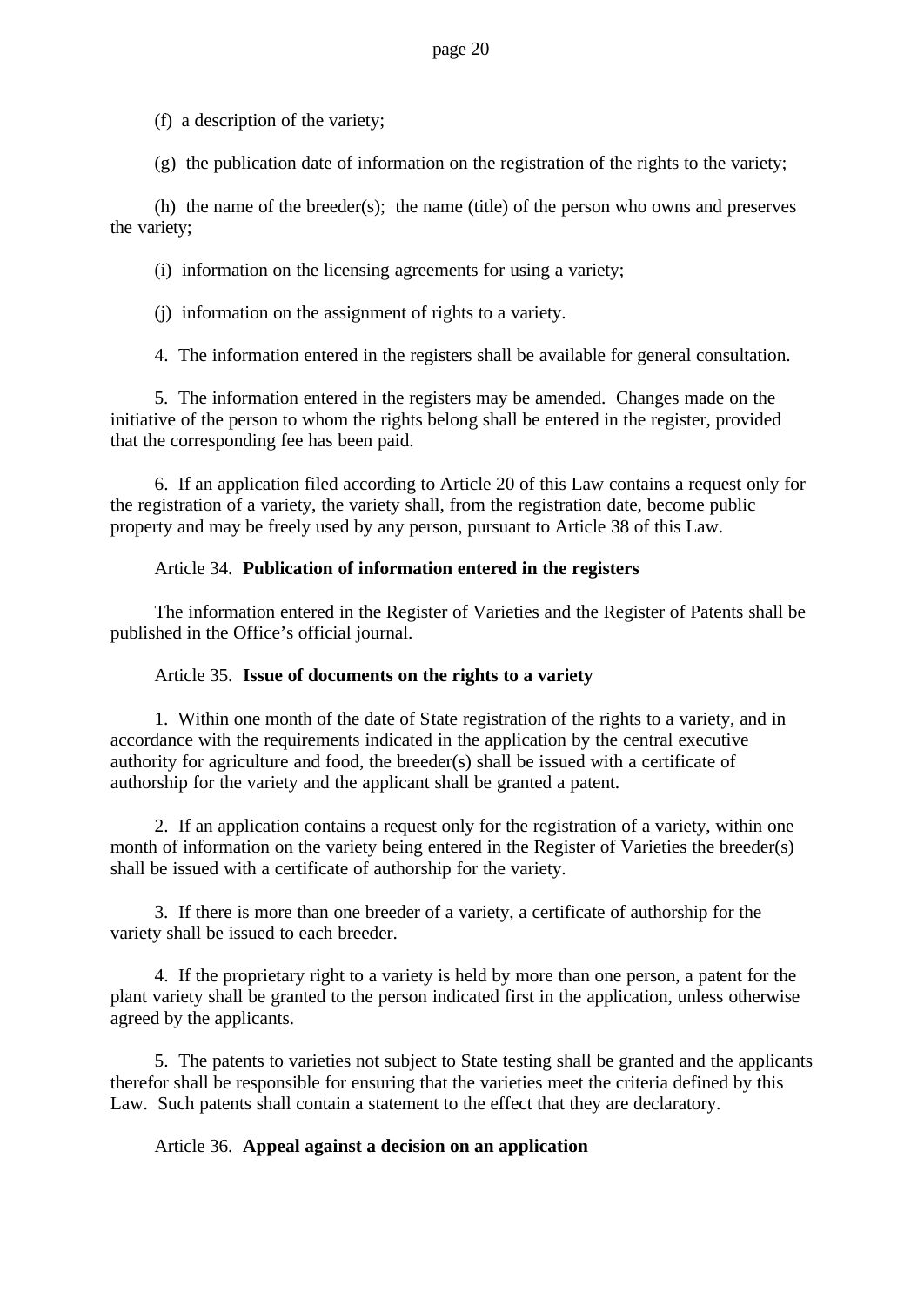An applicant shall have the right to appeal any decision taken by the Office by applying to the courts.

# Section IV **RIGHTS AND OBLIGATIONS RELATING TO A PLANT VARIETY**

### Article 37. **Personal non-proprietary right of authorship of a variety**

1. A person creating a variety shall be recognized as the breeder thereof. That person shall acquire the personal non-proprietary right of authorship from the date of State registration of the variety.

2. Natural persons who have not made a personal creative contribution to the creation of a variety, but have only provided the breeder(s) with technical, organizational or financial assistance during the creation of the variety and/or formulation of the application, shall not be recognized as breeders of the variety.

3. The right of authorship shall not be alienated or assigned, and shall be valid indefinitely.

4. The breeder of a variety shall have the right, at his own request, to obtain a certificate of authorship for a plant variety.

5. The breeder of a variety shall be entitled to propose a name for a variety he has created and to include his own name in the name of the variety.

6. The breeders of a variety, which is the result of their joint creative work, shall have equal rights according to this Law, unless otherwise agreed by them in writing.

7. A person recognized as the breeder of a variety shall be entitled to:

(a) prevent other persons from acquiring and distorting his authorship;

(b) request that his name should not be publicized as the breeder of the variety and not indicated as such in publications;

(c) request that his name be indicated when the variety is used, if this is possible in practical terms.

This list of personal non-proprietary breeder's rights shall not be exhaustive.

8. In cases where the composition of breeders is reviewed, at the joint request of the persons indicated in the application as breeders, and also of the persons not indicated in the application as breeders, changes shall be made to the corresponding documents in accordance with the established procedure.

### Article 38. **Right to dissemination of a variety in Ukraine**

1. The right to dissemination of a variety in Ukraine shall arise from the date on which a decision is taken to enter it in the Register of Varieties.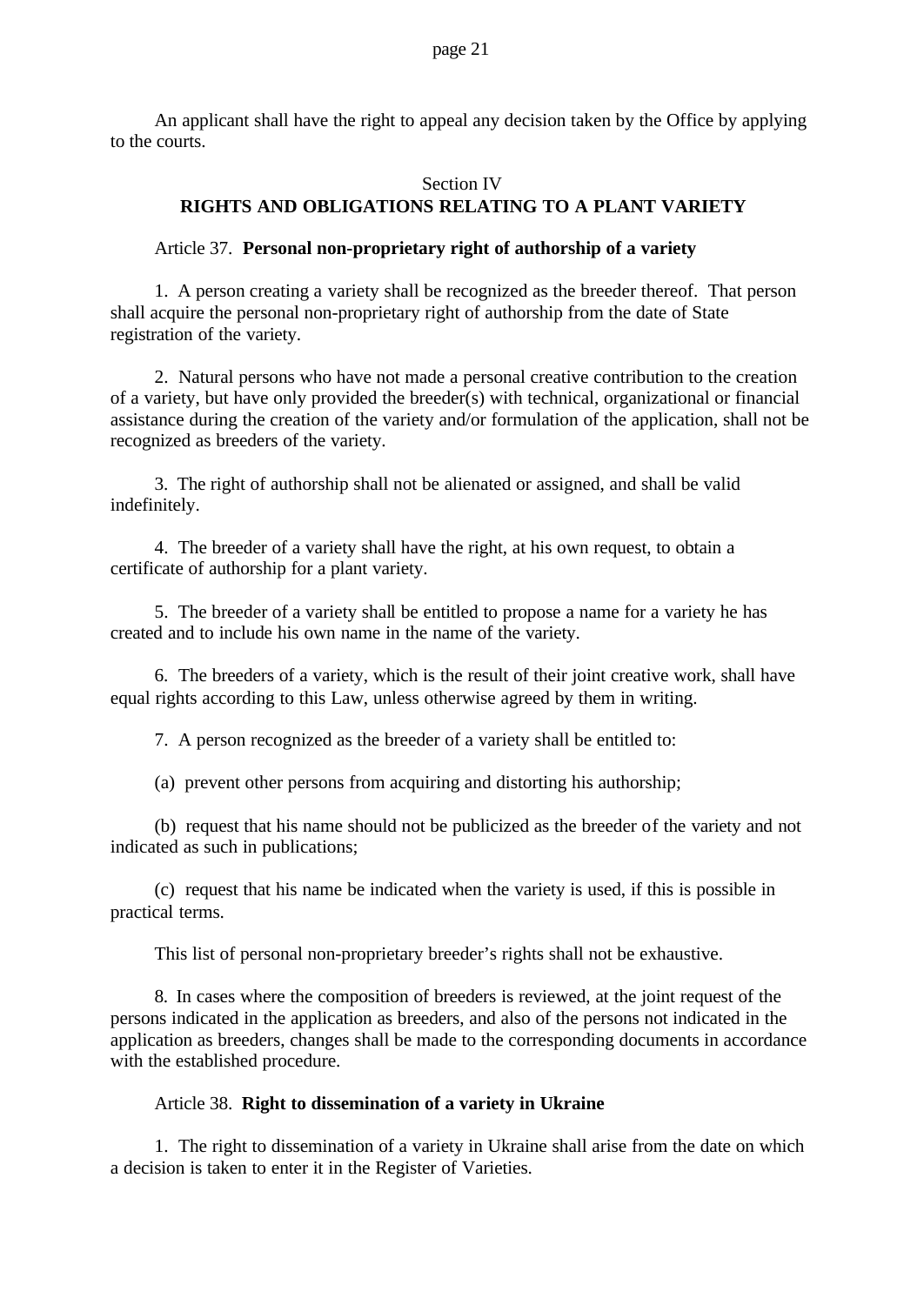2. The right to dissemination in Ukraine of a variety to which an exclusive right of ownership does not extend, shall be acquired by any person, provided that the person concerned supports the economic circulation of the variety in accordance with the procedure defined by the Office.

3. Varieties not entered in the Register of Varieties shall not be disseminated in Ukraine.

### Article 39. **Proprietary right of ownership of a variety**

1. The proprietary right of ownership of a variety shall be the owner's exclusive right to use his own variety, and to authorize or prohibit the use of the variety by other persons.

2. The exclusive right of the owner of a variety to authorize or prohibit the use of the variety shall be such that no one may, without the owner's authorization, carry out the following actions in relation to the material of the variety:

- (a) production or reproduction (for propagation purposes);
- (b) conditioning for the purpose of propagation;
- (c) offering for sale;
- (d) selling or marketing;
- (e) exporting outside the customs territory of Ukraine;
- (f) importing into the customs territory of Ukraine;
- (g) stocking for any of the purposes indicated in points (a) to (e) of this paragraph.
- 3. The provisions of paragraph (2) of this Article shall also be applied to a variety:

(a) which is essentially derived from a variety for the owner (essentially inherits the characteristics of the owner's variety), provided that the owner's variety is not essentially derived from another variety;

(b) which is not clearly distinguished from the owner's variety;

(c) the production of which requires repeated use of the owner's variety.

4. A variety shall be considered to be essentially derived from another (an initial) variety, if it is at least clearly distinguished from the initial variety, but:

(a) retains the basic features displayed by the genotype or a specific combination of genotypes of the initial variety;

(b) corresponds to the genotype or combination of genotypes of the initial variety, excluding the differences dictated by such methods used for its creation as the selection of a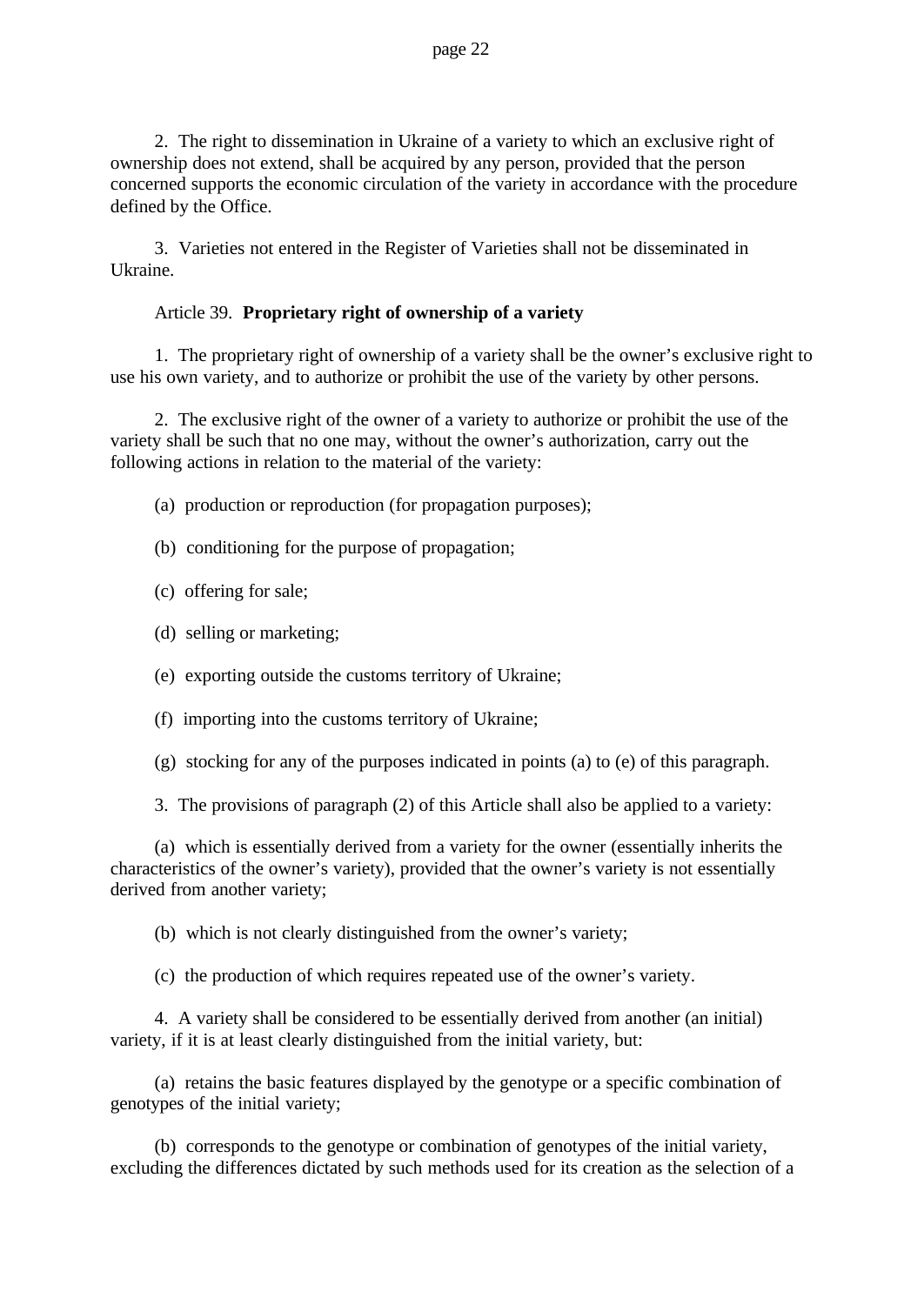natural or induced mutant, selection of a separate mutant from plants of the initial variety, backcross, or modification of the variety by genetic engineering methods.

5. The proprietary right of the owner of a variety may be the subject of a security and may be used in joint activities, in particular it may serve as a contribution to the business capital or property of a legal entity, as well as being the subject of other commercial circulation authorized by law.

6. The owner of a variety shall sell his proprietary right at his own discretion but, in that regard, the proprietary rights of owners of other varieties shall not be infringed.

7. Relations in the enforcement of a proprietary right of ownership to a variety, the patent for which belongs jointly to several persons, shall be determined by agreement between those persons, concluded in writing and signed by the parties. Where such an agreement does not exist, each co-owner of a patent may enforce the right granted by the patent at his own discretion, but none of the owners shall be entitled to give permission to use the variety or to assign the right of ownership to the variety to another person, without the agreement thereto of the remaining rights owners.

### Article 40. **Assignment (alienation) of the proprietary right to a variety and assignment of the right to use the variety**

1. The owner of a variety shall have the right to assign his proprietary right to the variety, on the basis of an agreement, to any person who shall become his legal successor.

2. The owner of a variety shall be entitled to bequeath his proprietary right to the variety.

3. The owner of a variety may grant any person authorization (a license) to use the variety on the basis of a licensing agreement. According to the licensing agreement, the owner of the variety (licensor) shall assign the right to use the variety to another person (licensee) who shall assume the obligations to make to the licensor the payments and carry out other activities specified by an agreement on an exclusive or non-exclusive license.

According to an exclusive licensing agreement, a licensor shall assign the right to use a variety to the licensee to a specific extent, on a particular territory and within a prescribed period, and shall retain the right to use the variety insofar as it shall not be assigned to the licensee. In that connection, the licensor shall not be entitled to grant a license for the use of a variety to another person on the same territory, to the extent of the rights granted to the licensee.

According to a non-exclusive licensing agreement, a licensor shall assign the right to use a variety to a licensee, and shall retain the right to use the variety and to grant licenses to other persons.

4. During the period of validity of a patent, the owner of a variety shall be entitled, in accordance with the established procedure, to submit to the Office for official publication a statement of willingness to grant authorization to any person to use the variety (open license). In this case, the fee for maintaining the validity of the exclusive right of the owner of a variety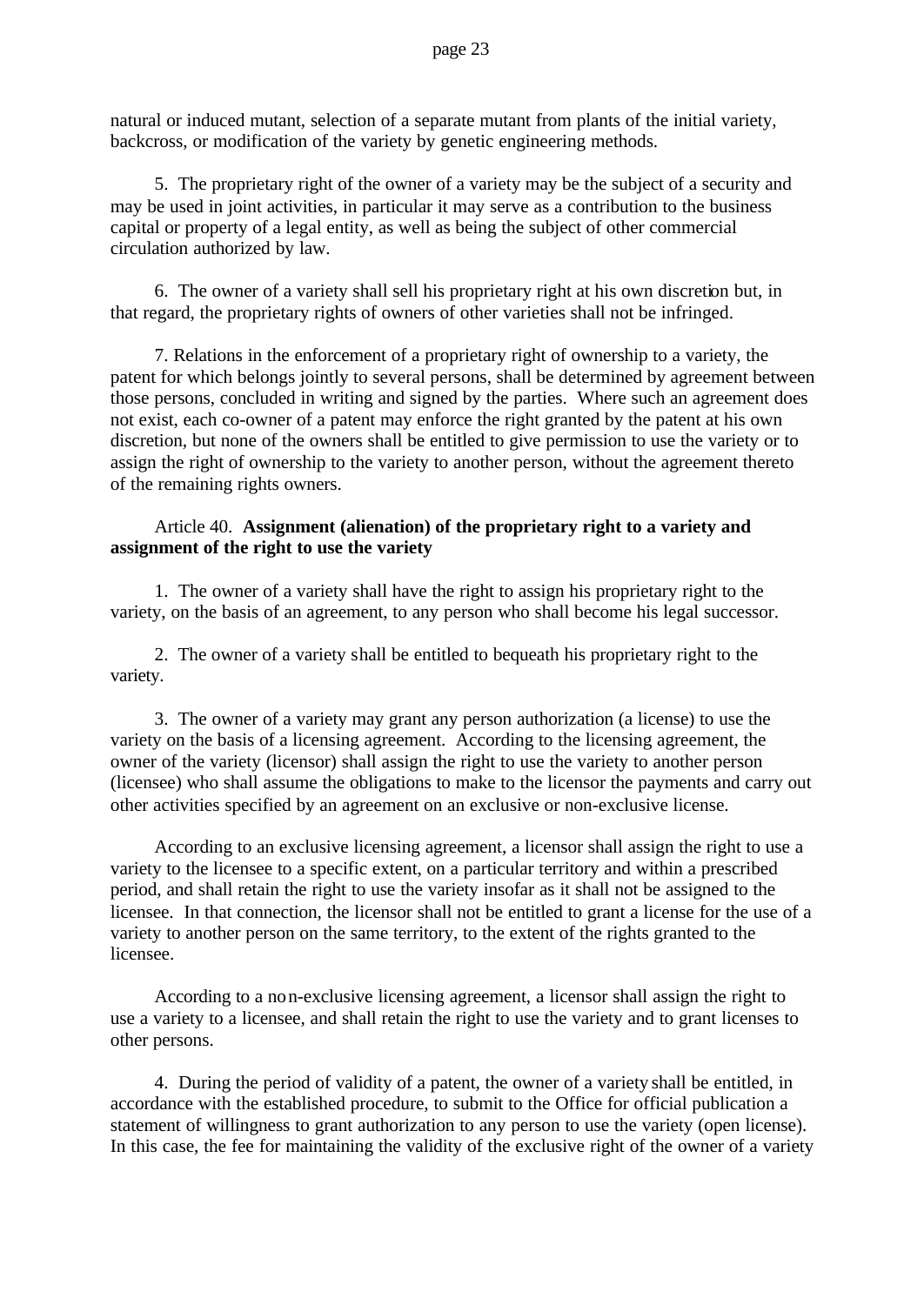shall be reduced by 50 per cent, beginning from the year following the year of publication of such a statement.

If no individual has declared to the owner of a variety his intentions regarding the use of the variety and has not expressed a desire to conclude a licensing agreement, he may submit a written request withdrawing his statement. In such a case, the fee for maintaining the validity of the exclusive right of the owner of a variety shall be paid in full, beginning from the year following the year of publication of such a request.

5. A licensing agreement and an agreement to assign the exclusive right of the owner of a variety shall be considered valid, if they are concluded in writing and signed by the parties.

6. The grant of a license to use a variety and the assignment of the exclusive right of the owner of a variety shall be considered valid for third parties from the date on which the relevant information is officially published, based on the inclusion of that information in the Register of Patents.

Fees shall be paid for the inclusion of the information in question in the Register of Patents and amendments thereto, made at the initiative of the parties to an agreement.

7. The proprietary right to a variety, which belongs to a legal entity in liquidation, may be assigned (alienated) to another legal entity, in accordance with established legal procedure.

### Article 41. **Period of validity of a patent and of the proprietary right of the owner of a variety**

1. The validity of a patent and of the proprietary right of the owner of a variety certifiable thereby shall be limited to a period established by this Law and shall be maintained, provided that the appropriate fee has been paid for the maintenance of patent validity.

2. The period of validity of a patent and the right of ownership of a variety certifiable thereby shall begin on the day following the date of State registration of the right and shall expire on the last day of the:

(a) thirty-fifth calendar year, calculated from the year following the year of State registration of a variety, for varieties of trees, shrubs and vines;

(b) thirty calendar year, calculated from the year following the year of State registration of a variety, for all other varieties.

3. When the period of validity of a patent and of the right of ownership of a variety certifiable thereby expires, or in the case of its early termination or refusal thereof, in accordance with Articles 50 and 51 of this Law, this variety shall enter the public domain and may be freely used by any person, pursuant to Article 38(2) and (3) of this Law.

### Article 42. **Fee for maintaining the validity of the rights to a variety**

1. A fee for maintaining the validity of the proprietary right of the owner of a variety shall be paid for each year, beginning from the calendar year following the year of State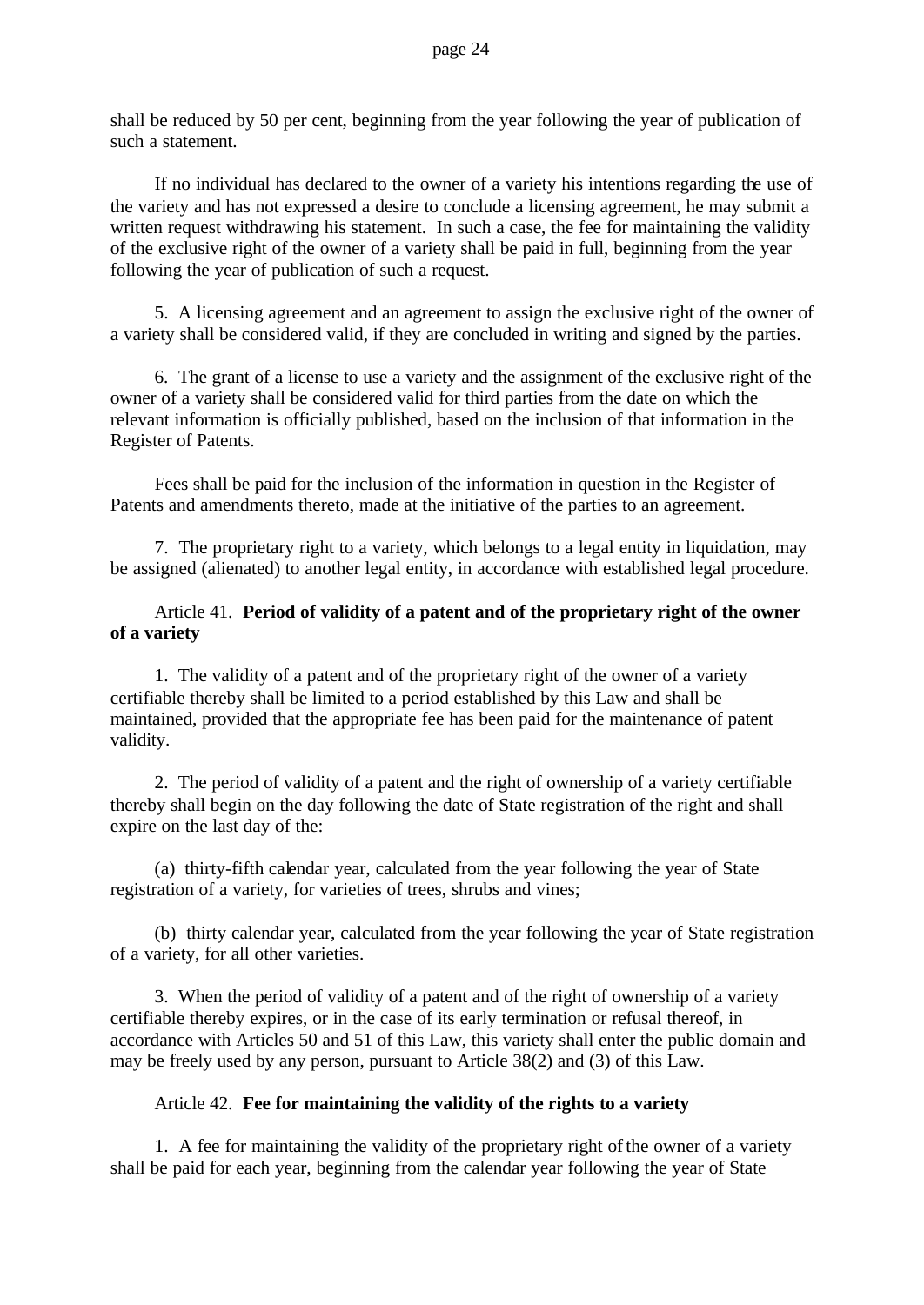registration of the right. The fee for the following year shall be paid during the last four months of the current calendar year. A fee for maintaining the validity of the right in the first calendar year following the year of State registration of the right may also be paid during the first four months of that year.

2. The validity of a right shall cease from the first day of the year for which a fee has not been paid.

3. The fee for maintaining the validity of a right may be paid within twelve months of the expiry of the prescribed period. In this case, the amount of the fee shall be increased by fifty per cent. When the fee is paid, the validity of the right shall be re-established from the day following the entry of the relevant information in the Register of Patents.

4. If the established fee is not paid within the twelve months in question, information shall be officially published to the effect that the validity of the right to a variety has ceased.

### Article 43. **Compulsory license for using a variety**

1. A compulsory license for using a variety shall provide the person obtaining it with the right to use the variety, without the permission of the owner of the variety. Compulsory licenses for the use of varieties may be granted by the Cabinet of Ministers of Ukraine and by the courts.

2. A compulsory license may be only exclusive and shall define the scope of use of the variety, the period of validity of authorization, and the amount of and procedure for paying remuneration to the owner of the variety.

3. The Cabinet of Ministers of Ukraine may grant, for a period of up to four years, a compulsory license to the person designated by the license, on the grounds of emergency public need and, in the event of a military or emergency situation, provided that appropriate compensation is paid to the owner of the variety. In that regard, the Cabinet of Ministers of Ukraine may request the owner of a variety to make available, subject to acceptable financial conditions, to the licensee, material for propagating a variety, to an extent sufficient for appropriate enforcement of the rights provided by the compulsory license.

The grant of a compulsory license by the Cabinet of Ministers of Ukraine may be appealed in the courts.

4. If after three years from the date of State registration or from the date when the use of a variety was terminated, a variety in Ukraine is not used or is used to an insignificant extent and if any person may refer to the owner of the variety with a proposal to conclude a licensing agreement and the owner of the variety refuses so to do without good reason, that person may refer the matter to the courts and may claim the grant of a compulsory license allowing him to use the variety.

If the owner of a variety does not prove the fact that a variety has not been used or that the refusal to grant a license for it is based on good reasons, and the claimant proves that, in a financial and all other senses, he is able to enforce the rights granted by the license in a competent and effective manner, a compulsory license may be granted on a decision by the courts for a period of up to four years.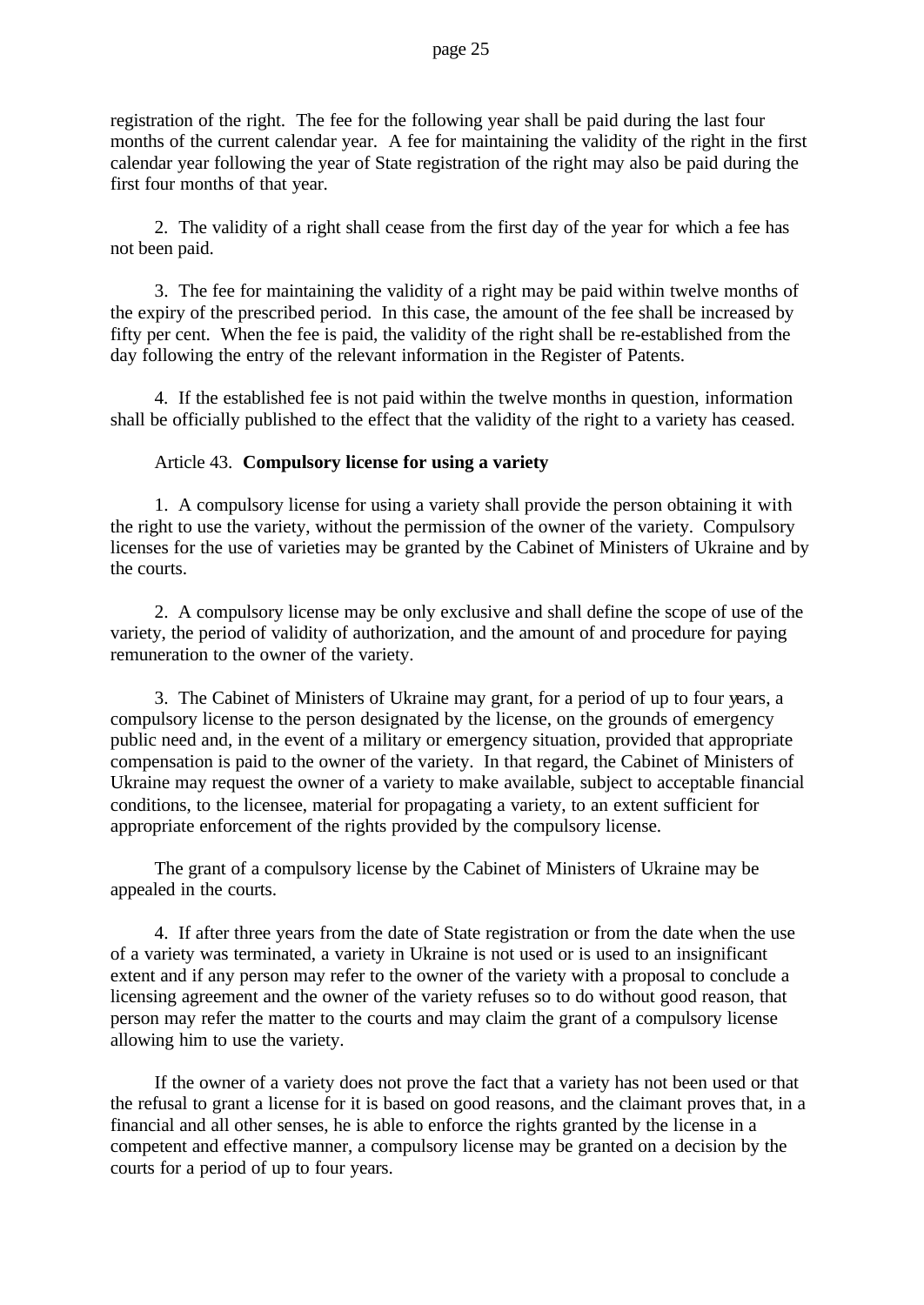5. A licensee shall pay a State fee for obtaining a compulsory license.

# Article 44. **Actions not recognized as infringing the proprietary right of the owner of a variety**

The use of a variety without the consent (authorization) of the owner shall not be recognized as an infringement of the proprietary right of the owner of the variety in cases to which the following extend:

- (a) exhaustion of the exclusive right of the owner of the variety;
- (b) the right of prior use and the right of re-establishment of the rights to a variety;
- (c) limitation of the validity of the exclusive right of the owner of the variety.

# Article 45. **Exhaustion of the exclusive right of the owner of a variety**

The exclusive right of the owner of a variety shall be exhausted in relation to any material of a variety, the right to which is entered in the Register of Patents, and of a variety to which the provisions of Article 39(3) of this Law are applied, as well as of a product obtained directly therefrom, in the case of their sale on the territory of Ukraine by the owner of the variety or with his consent, apart from actions which are:

(a) aimed at propagating the variety in question, if the owner of the variety has not given permission for this at the time of sale;

(b) connected with the export of planting material of a variety to a country in which the intellectual property proprietary rights are not protected for varieties of a genera or species, to which the variety in question relates, apart from the export of material intended solely for consumption purposes.

### Article 46. **Right of prior use and the right to re-establish the rights to a variety**

1. Any person who, up to the date on which an application from another person for the registration of the right of ownership of a variety is considered to have been filed, conscientiously used this gradually claimed variety in Ukraine, or another variety covered by Article 39(3) of this Law, in the interests of his industry or business practice, or undertook effective and serious preparation for this purpose, shall be entitled to continue such use of the variety free of charge, as envisaged by the preparation in question, and following registration of the rights to this variety and the grant of a patent.

2. Any person who, during the period between the loss of the rights to a variety by an applicant or the owner of a variety and their re-establishment, began conscientiously to use the variety of the applicant or owner, or another variety covered by Article 39(3) of this Law, or undertook effective and serious preparation for this purpose, shall be entitled to continue such use free of charge or to use the variety as envisaged by the preparation, and following reestablishment of the right of the legal owner.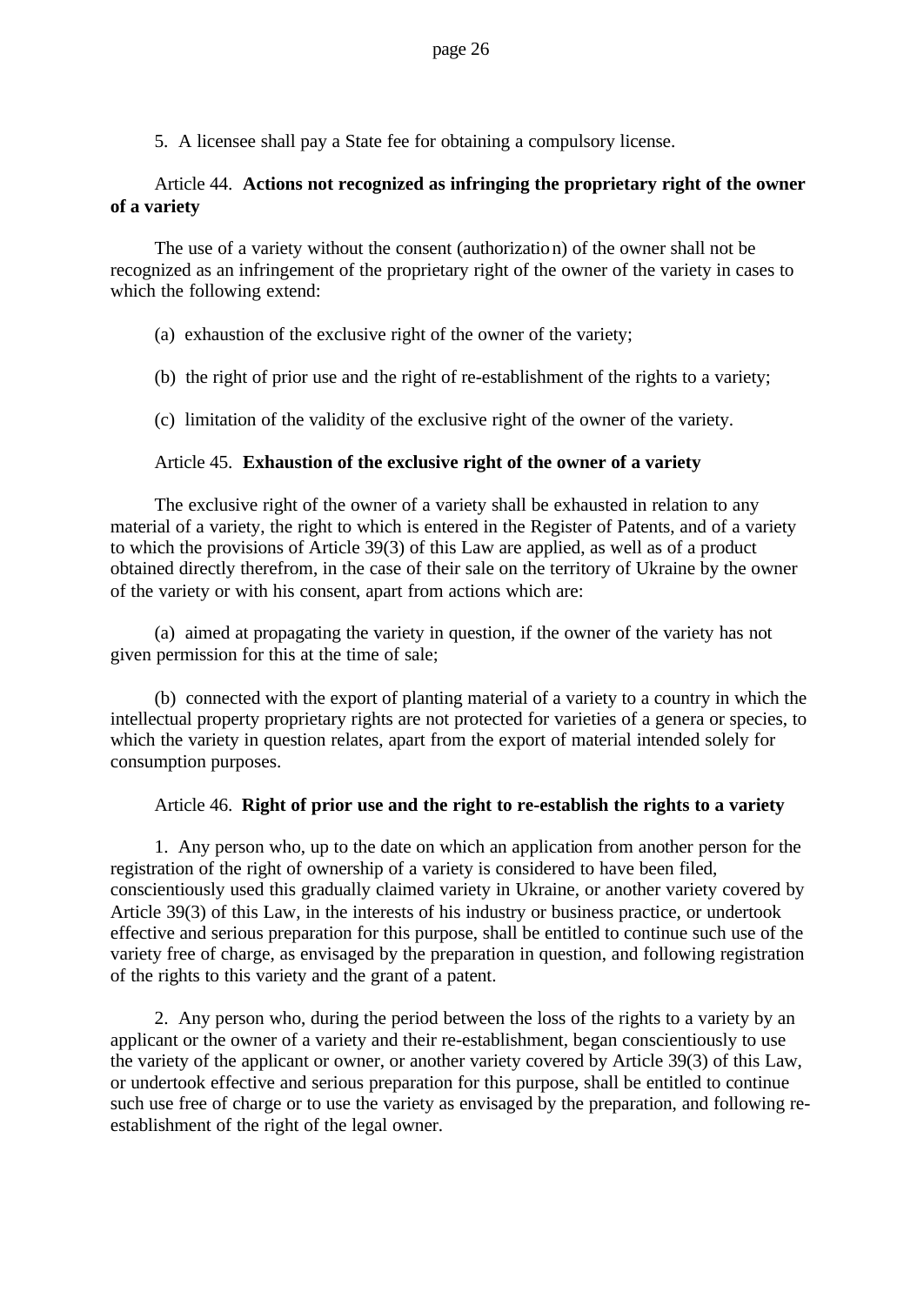3. The rights envisaged by paragraphs (1) and (2) of this Article may be assigned or transferred to another person, only together with the industry or business practice, or the part thereof in which they were enforced.

### Article 47. **Limitation of the exclusive right of the owner of a variety**

1. The exclusive right of the owner of a variety shall not be extended to the actions of any person with the materials of a protected variety, if they are undertaken:

- (a) for private non-commercial purposes;
- (b) for experimental purposes;

(c) with the aim of creating other varieties on the basis of the protected variety, apart from the cases provided for by Article 39 of this Law.

2. Any person shall have the right to propagate, on his own farm and without this being considered an infringement of the proprietary rights of the owner of the variety, and for his own consumption, the product of the harvest he has obtained on his own farm by cultivating a protected variety or a variety to which Article 39(3) of this Law applies, provided that the variety belongs to one of the following botanical genera and species:

- beans (*Vicia faba*);
- common vetch (*Vicia saliva L.*);
- garden pea (*Pisum sativum L.*);
- rye (*Secale cereale L.*);
- potatoes (*Solarium tuberosum*);
- alexandrine clover (*Trifolium alexandrinum L.*);
- persian clover (*Trifolium resupinatum L.*);
- yellow lupine (*Lupinus luteus L.*);
- alfalfa (*Medicago saliva*);
- oleaginous flax, including long-stalked flax (*Linum usilalissimum L.*);
- garbanzo bean (*Cicer arielinum*);
- oat (*Avena saliva L.*);
- canary grass (*Phalaris canariensis L.*);
- soft wheat (*Trilicum aeslivum L. Emend. Fiori el Paol.*);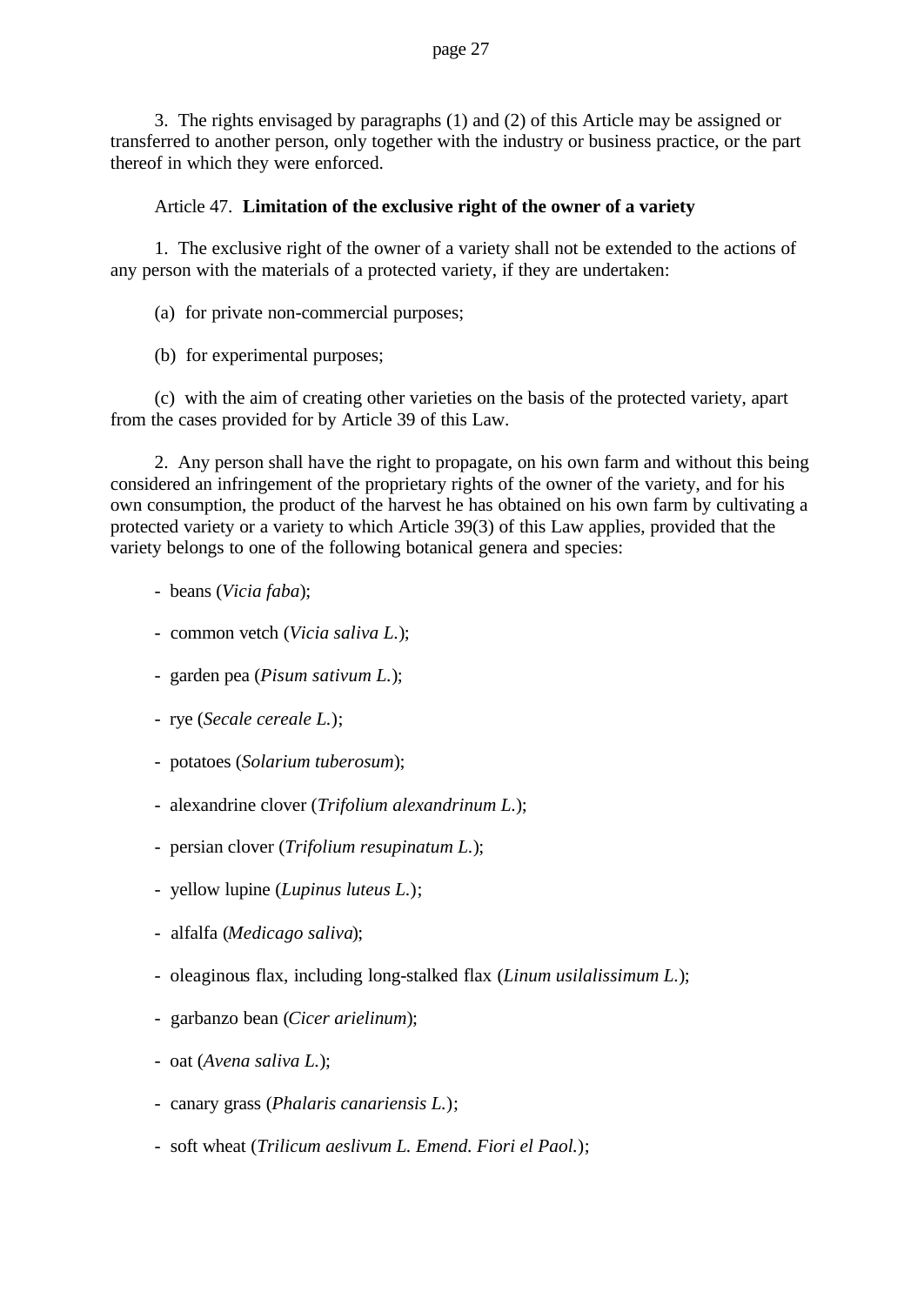- durum wheat (*Triticum durum Desf.*);
- ryegrass (*Lolium mulliflorum Lam.*);
- rape (*Brassica napus L.*);
- radish (*Brassica rapa L.*);
- rice (*Oriza saliva L.*);
- spelt (*Trilicum spella L.*);
- triticale (*X Trilicosecale Witlm.*);
- barley (*Hordeum vulgare L.*).

3. The requirements for respecting the legal interests of the owner of a variety as regards the botanical genera and species indicated in paragraph (2) of this Article shall be determined by the Cabinet of Ministers of Ukraine according to the following principles:

(a) the dimensions of land plots shall not be limited;

(b) the product of the harvest may be conditioned for the purpose of propagation with a view to propagation by the owner of a farm or through the provision of services;

(c) the owner of a small farm shall not pay remuneration to the owner of a variety (small farm owner shall be understood here as the owner of a small farm producing in an area not exceeding the area required for producing 92 tonnes of grain);

(d) other farm owners using a variety shall pay the owner of the variety, by mutual agreement, remuneration which shall be lower than that paid according to a licensing agreement for propagation of the same variety in the same region.

4. Verification of compliance with this Article and the rules issued in accordance therewith may be carried out only by the owner of a variety, while the owners of the businesses indicated in this section of the article and persons providing services for them shall supply the owner of the variety, at his request, with appropriate information on the use of the variety. Such information may be provided also by officials, if it is obtained in the course of their duties.

### Article 48. **Obligations of the owner of a variety**

1. The owner of a variety shall use his proprietary right to the variety conscientiously.

2. The owner of a variety shall preserve the variety or its initial components for the whole period of validity of a patent.

3. At the request of the Office, the owner of a variety shall, within the prescribed period, provide the Office or body designated thereby with information, documents, material and samples of the preserved variety, or their initial components, in order to: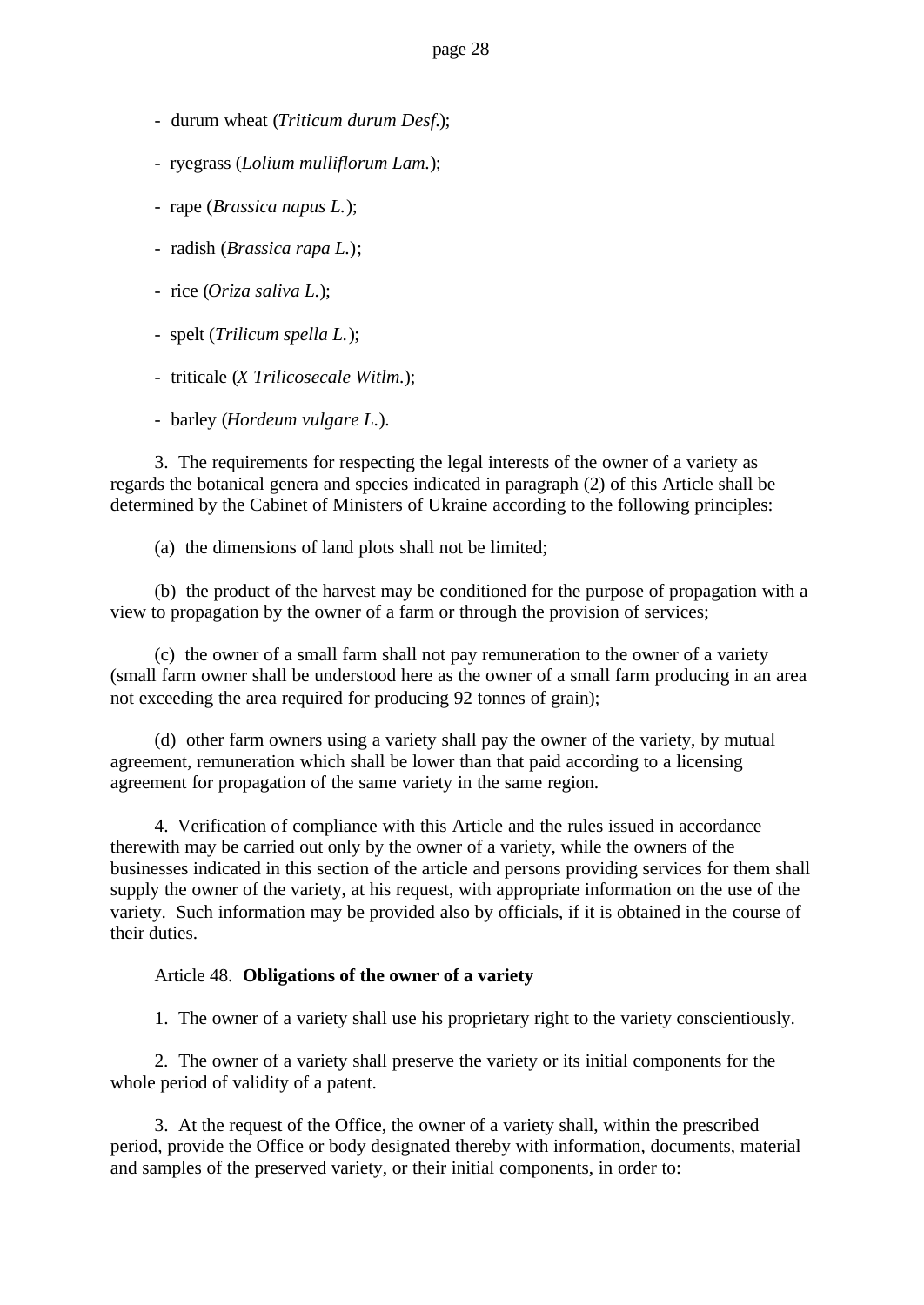- (a) verify the preservation of the variety;
- (b) define and renew the official samples of the variety;
- (c) carry out a comparative examination of different varieties.

4. The Office may oblige the owner of a variety to preserve the official samples.

### Article 49. **Obligations relating to the use of the name of a variety**

1. A person using a variety shall use the name of the variety during the period of validity of the rights to the variety and after the expiration of the right, unless this is prevented by rights previously acquired by other persons.

2. If the materials of a variety are sold, offered for sale or sold by another method, it shall be permitted to combine, with the name of the variety, a sign for goods and services, trade name or other similar designation, provided that this does not create obstacles to the easy recognition of the variety.

# Section V **TERMINATION OF THE VALIDITY OF THE PROPRIETARY RIGHT TO A VARIETY AND RECOGNITION THEREOF AS INVALID**

### Article 50. **Early termination of the validity of the proprietary right to a variety**

1. The validity of the proprietary right of the owner of a variety and of the patent certifying that right shall, in the case of a refusal thereof by the owner of the variety, be subject to early termination in accordance with the procedure defined by Article 51 of this Law.

2. The validity of the proprietary right to a variety may be terminated early where the fee for maintaining its validity has not been paid, in accordance with Article 42 of this Law.

3. The validity of the proprietary right to a variety may be terminated early by the central executive authority for agriculture and food:

(a) at the request of any person concerning the loss of uniformity or stability of the variety as a result of the failure of the owner of the variety to preserve it and to confirm that the loss has occurred in accordance with the established procedure;

(b) where the owner of the variety does not provide in good time, in accordance with a request by the Office, the information, documents, materials and variety samples required for verifying the uniformity or stability of the variety;

(c) where a proposal for a new name of the variety is not provided in good time, contrary to a request by the examining authority.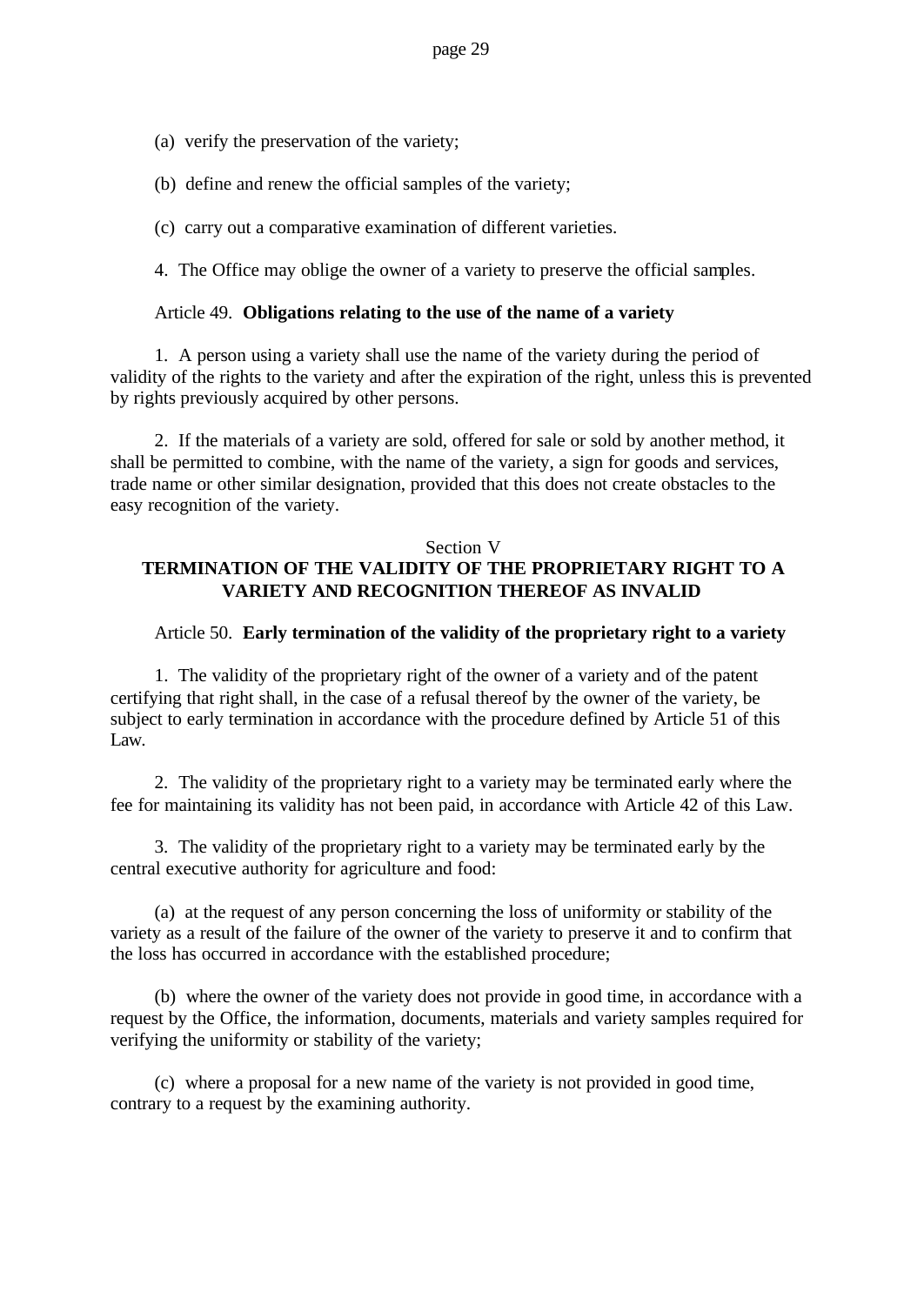4. The validity of the right to a variety shall be terminated on the grounds indicated in paragraph (3) of this Article, on the day following the entry in the Register of Patents of the corresponding information.

5. Where the grounds indicated in paragraph (3) of this Article, on which the validity of the right to a variety has been terminated, have been eliminated, the validity shall be renewed on the day following the entry in the Register of Patents of the corresponding information.

6. Early termination of the validity of the rights to a variety, in accordance with paragraph (3) of this Article, may be appealed in the courts.

# Article 51. **Renunciation of the proprietary right to a variety**

1. The owner of a variety shall be entitled to renounce the proprietary right to the variety offered to him and the patent certifying this right, by submitting written notification to the Office.

2. The renunciation of a proprietary right and of a patent by one of the co-owners of a variety shall not lead to termination of the validity of the right and the patent, which shall remain the property of the other co-owners of the variety.

3. The renunciation of a right and of a patent shall enter into force from the date on which the Office receives written notification, on the basis of which changes shall be entered in the Register of Patents and officially published by the Office.

4. The owner of a variety, who intends to renounce the proprietary right to the variety and to a patent, and at the same time is not the breeder of the variety, shall inform the breeder accordingly. In that case, the breeder of the variety shall have the preferential right to obtain the proprietary right and the patent, within three months of the date on which he receives notification to that effect.

5. If any licensing agreement with the owner of a variety is valid, it is possible to renounce the proprietary right and the patent only with the licensee's consent, unless agreed otherwise.

### Article 52. **Recognition of the right to a variety as invalid**

1. The proprietary right of the owner of a variety may be recognized as completely or partially invalid in accordance with judicial procedure, where:

(a) the variety did not exist by the date on which the application is considered to have been filed;

(b) the variety was not novel by the date on which the application is considered to have been filed;

(c) provided that the right of the owner of the variety has been acquired mainly on the basis of information and documents supplied by the applicant, the variety was not uniform or stable by the date on which the application is considered to have been filed;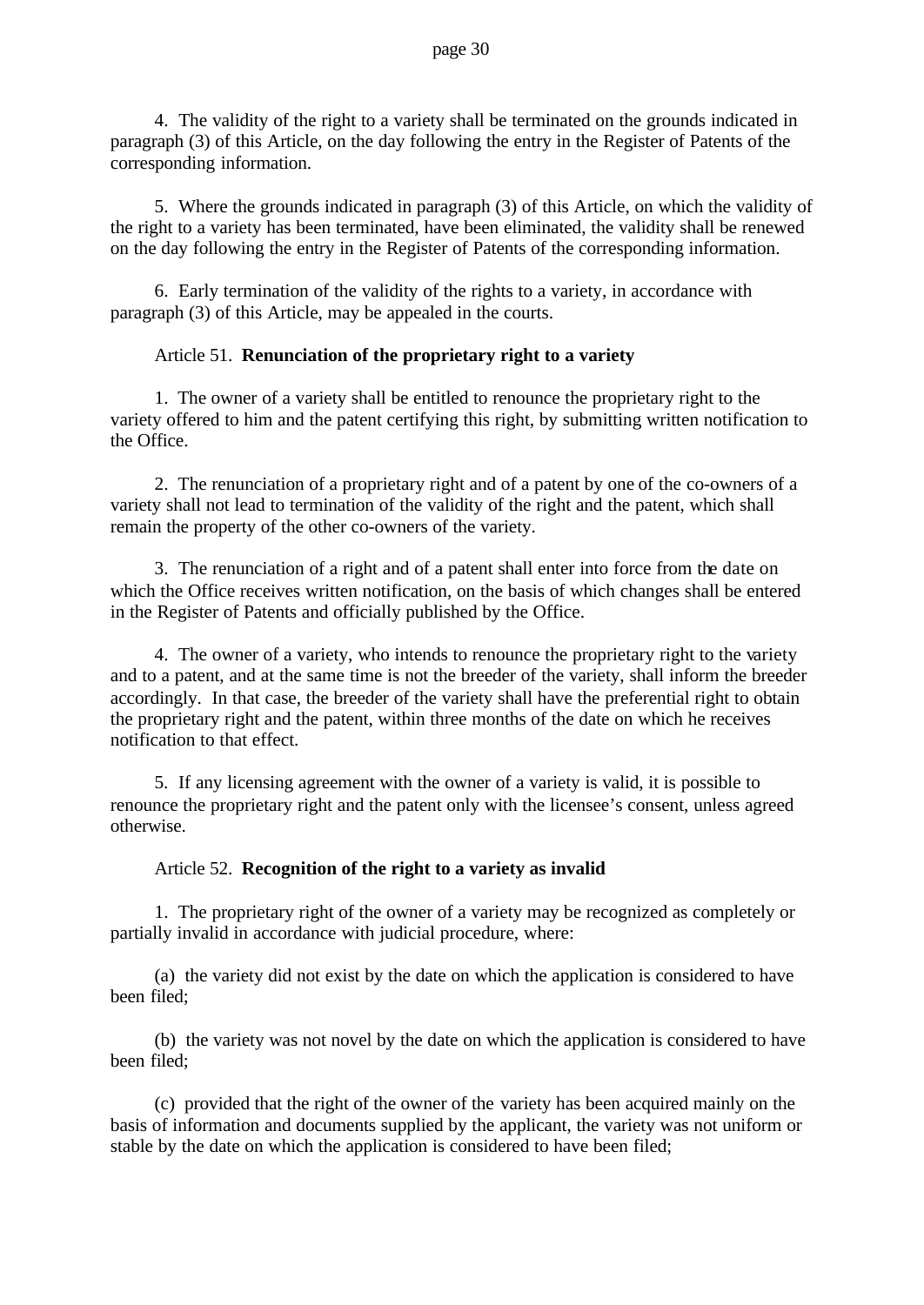(d) the right of the owner of a variety has been provided for a person not entitled thereto, provided that it is not assigned to a person who is entitled to such a right.

2. In addition to the recognition of the proprietary right of the owner of a variety as invalid, State registration of this right and the patent certifying it shall be recognized as invalid to the same extent.

### Section VI **PROTECTION OF THE RIGHTS TO A VARIETY**

### Article 53. **Infringement of the rights to a variety**

1. The assignment of authorship shall constitute an infringement of the personal nonproprietary right of authorship of a variety.

2. The performance, without the authorization of the person holding the proprietary right to a variety, of any actions in relation to the variety, which require authorization according to Article 39 of this Law, shall be considered to infringe the proprietary right to the variety.

3. Infringements of the rights to a variety shall be subject to liability, in accordance with the legislation in force.

4. A person whose rights to a variety have been infringed may request the:

(a) termination of the actions infringing or creating a threat of infringement of the right relating to the situation existing prior to the rule being infringed;

(b) compensation for the losses caused, including income not received;

(c) compensation for moral damage;

(d) adoption of other measures envisaged by legislation and connected with the protection of the rights to a variety.

The re-establishment of the infringed rights of the owner of a variety may also be requested by a person entitled to use the variety according to a licensing agreement, unless otherwise stipulated by the agreement.

5. A person infringing the rights to a variety shall, at the request of the person to whom these rights belong, cease to infringe the rights and shall provide compensation for the losses caused.

### Article 54. **Disputes settled by the courts**

1. A person whose right to a variety has been infringed may apply to the courts for protection for such a right.

2. Disputes on any matters regarding relations governed by this Law may be settled by the courts.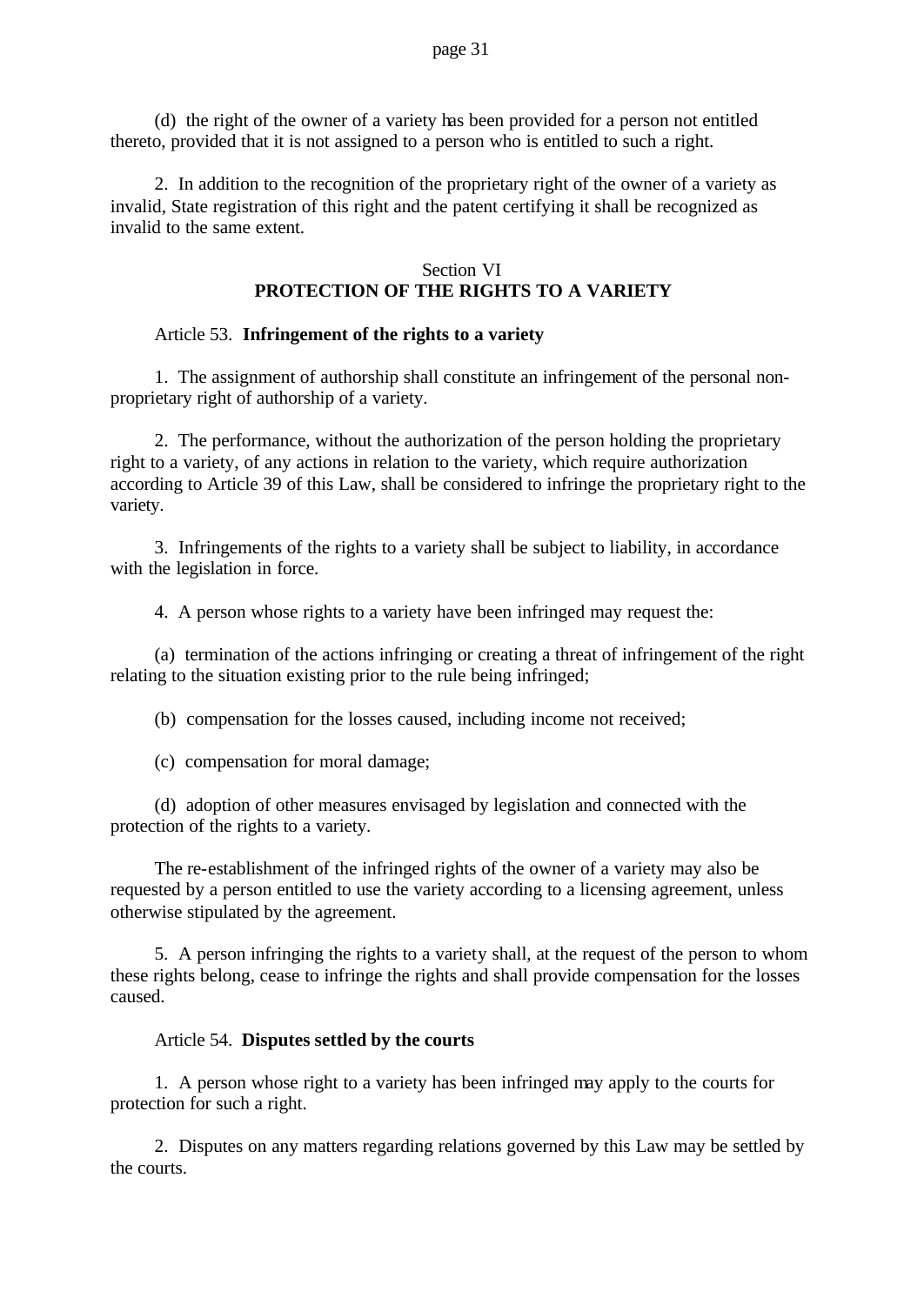3. In accordance with their jurisdiction, the courts shall examine disputes relating to the:

(a) provision of rights to a variety and their State registration;

(b) varieties created in connection with the performance of professional duties or as requested by an employer;

(c) authorship of a variety;

(d) remuneration for breeders;

(e) conclusion and enforcement of licensing agreements;

(f) determination of the owner of a variety;

(g) recognition of the rights to a variety as invalid;

(h) early termination of rights;

(i) infringement of personal non-proprietary and proprietary rights to a variety;

(j) recognition of a variety as suitable for use in Ukraine and so on.

### Article 55. **Liability for infringement of the rights to varieties**

1. The courts shall be entitled to decide on:

(a) compensation for moral (non-proprietary) damage caused by the infringement of rights to a variety, and to determine the level of compensation;

(b) compensation for losses caused by the infringement of the proprietary right to a variety;

(c) recovery from the infringing party of the income received as a result of the infringement of the rights to a variety, including the profits already spent by the owner of the variety;

(d) recovery of compensation set by the court at between ten and 50,000 minimum wages, taking into account whether the infringement was committed with forethought or intentionally, as opposed to compensation for losses or the recovery of income;

(e) termination of an action creating the threat of infringement of the right to a variety.

2. The courts may decide to impose on an infringing party a fine equal to ten per cent of the sum awarded by the courts to a claimant. The sum of the fines shall be transferred, in accordance with established procedure, to the State Budget of Ukraine.

3. The courts may decide to: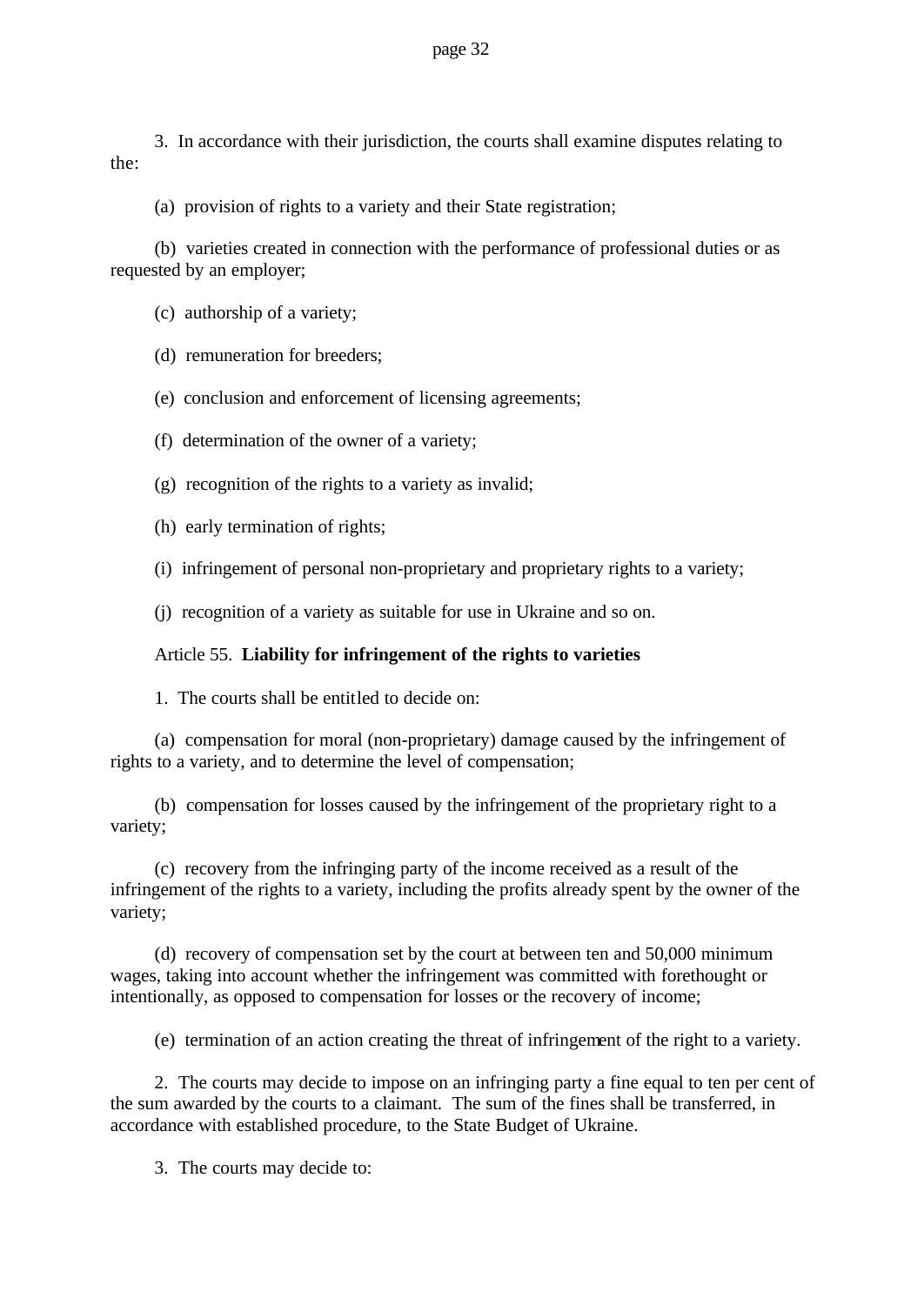(a) remove from commercial circulation or confiscate any material of a variety or of a product obtained directly therefrom, unlawfully obtained by the respondent (the material and product of a variety, honestly acquired by other persons shall not be confiscated);

(b) remove or confiscate materials and/or equipment which were used to a significant extent for the unlawful production of the material of a variety.

### Section VII **FINAL PROVISIONS**

### Article 56. **State fee and charges**

1. The level of and procedure for paying the State fee envisaged by this Law shall be established by legislation. The funds received from the payment of the State fee shall be included in the State Budget of Ukraine and shall be devoted to the measures designed to implement State policy in the sphere of protection of the plant variety rights, in particular to the payment of Ukraine's member contributions to the budget of the International Union for the Protection of New Varieties of Plants.

2. The level of the fees envisaged by this Law and the procedure for their payment shall be fixed by the Cabinet of Ministers of Ukraine.

3. The fees shall be paid into the payment accounts of the examining authorities and other bodies carrying out the specific tasks defined by this Law, in accordance with their specialization.

4. Revenues from the fees envisaged by this Law shall have a special purpose and shall be used exclusively for measures designed to implement State policy in the sphere of protection of the plant variety rights, in particular for the fulfillment of the tasks defined by this Law.

### Article 57. **State stimulation of the creation and use of new varieties**

1. The State shall stimulate the creation of new varieties of plants, establish for breeders of varieties preferential taxation and credit conditions, and shall provide them with other privileges in accordance with the legislation in force.

2. The honorary title of "Honored Breeder of Ukraine" shall be awarded to breeders of highly effective varieties widely disseminated in Ukraine.

# Section VIII **TRANSITIONAL PROVISIONS**

### Article 58. **Legal status of patents granted prior to the entry into force of this Law**

Valid patents of Ukraine for plant varie ties, granted in accordance with the legislation effective prior to the entry into force of this Law, shall have equal legal status with the patents granted pursuant to this Law.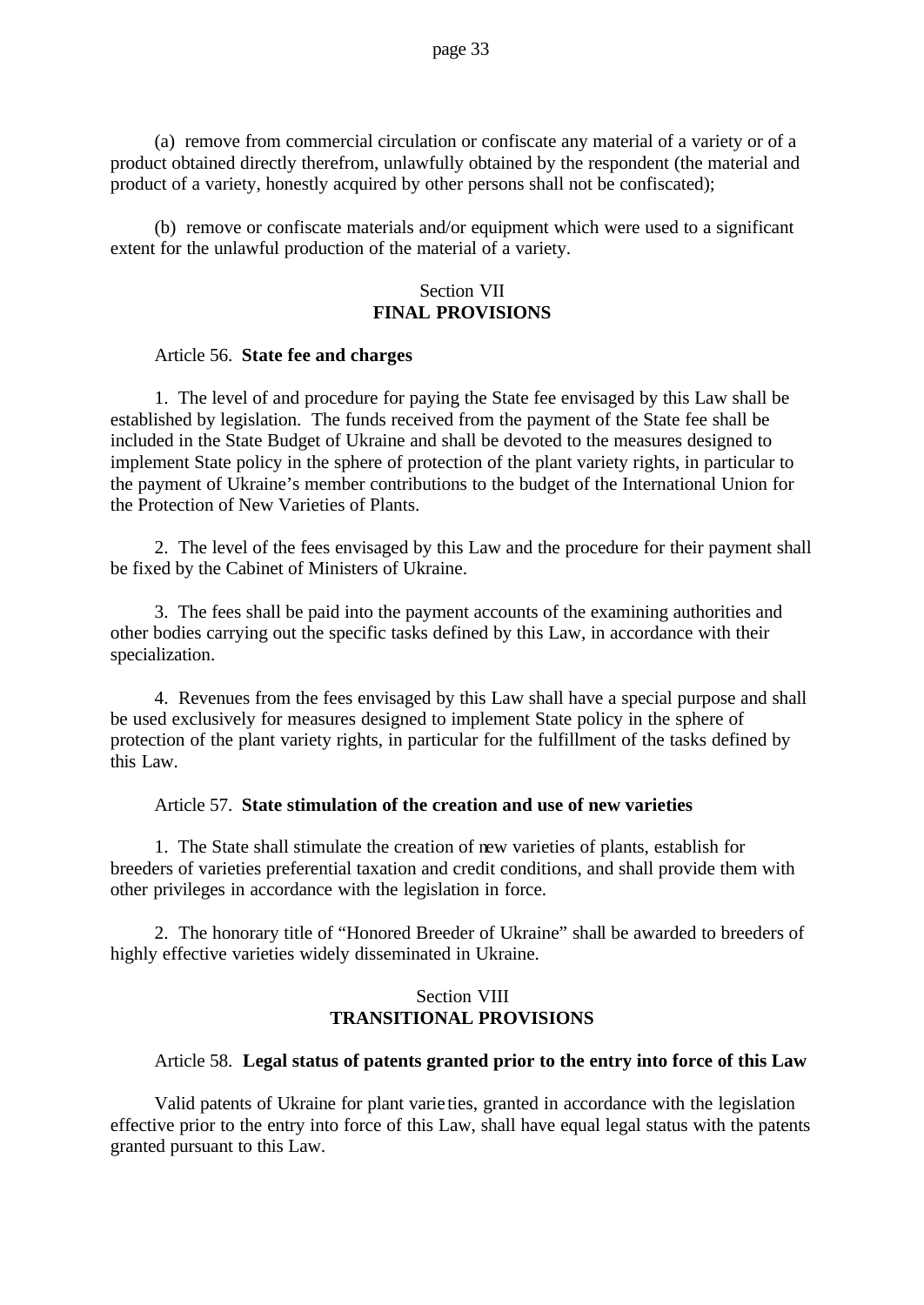### Article 59. **Effect of breeder's certificates issued prior to the entry into force of this Law**

USSR breeder's certificates for plant varieties and also breeder's certificates of Ukraine for such varieties, issued prior to the entry into force of this Law on the basis of Statute No. 935 of the Cabinet of Ministers of Ukraine, of November 22, 1993, shall be valid. The breeder's certificates in question may be exchanged free of charge for certificates of authorship of a variety, as defined by this Law.

### Article 60. **Features of the examination of an application for the grant of a patent for a plant variety, not completed prior to the entry into force of this Law**

The examination of an application for the grant of a patent for a plant variety, not completed prior to the entry into force of this Law, shall henceforth be conducted in accordance with the procedure established by this Law. In such a case, the compliance of the variety with the patentability conditions established by the law in force on the date the application is filed shall be determined.

# Section IX **RESULTING PROVISIONS**

1. This Law shall enter into force as of July 1, 2002.

2. Within five years of the day on which this Law enters into force, the genera and species of plant varieties to which the right of the owner of a variety extends may be restricted by the Cabinet of Ministers of Ukraine, in accordance with the International Convention for the Protection of New Varieties of Plants, to which Ukraine is a party.

3. The Cabinet of Ministers of Ukraine shall, within three months of the day on which this Law enters into force:

- prepare and submit for examination by the Verkhovna Rada of Ukraine proposals on bringing the laws of Ukraine into compliance with this Law;

- bring its standard-setting instruments into compliance with this Law;

- ensure that the executive authorities review and repeal the regulations which they have adopted and that contravene this Law;

- ensure that the regulations required for enforcing this Law are adopted.

4. Prior to the legislation of Ukraine being brought into compliance with this Law, laws and other regulations shall be implemented insofar as they do not contravene this Law.

5. The following amendments shall be made to Article 6(3)(xxi) of Decree No. 7-93 on State Fees of the Cabinet of Ministers of Ukraine of January 21, 1993 (*Vedomosti of the Verkhovna Rada of Ukraine*, No.13, p.113; 2002, No. 6, p.43):

- in paragraph (1), the words "and for actions relating to the maintenance of the validity of patents for plant varieties" shall be deleted;